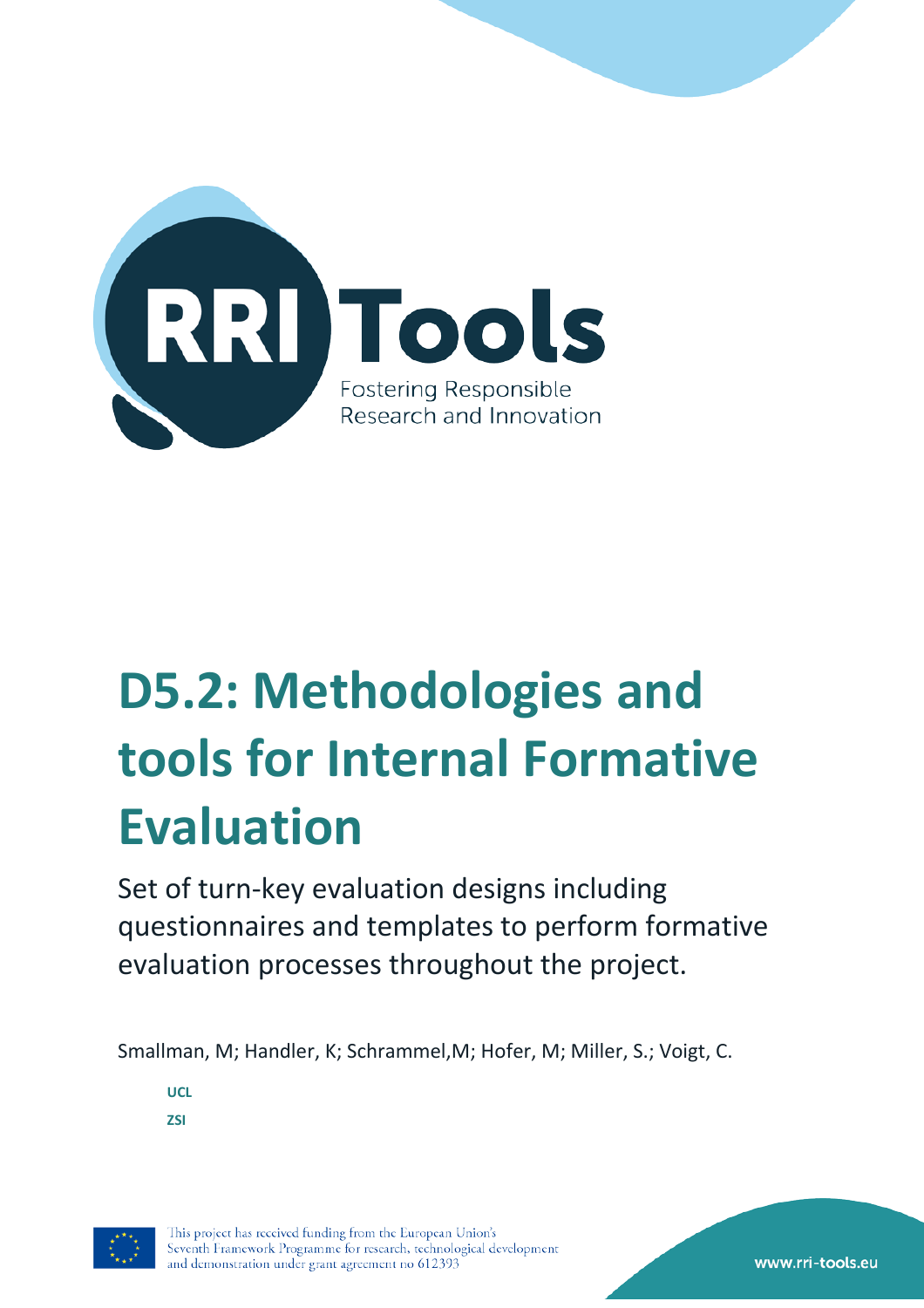# **Document description**

| <b>Document Name</b>                                                                  | <b>Methodologies and tools for Internal Formative</b><br><b>Evaluation</b> |
|---------------------------------------------------------------------------------------|----------------------------------------------------------------------------|
| <b>Document ID</b>                                                                    | D <sub>5</sub> .2                                                          |
| <b>Revision</b>                                                                       | V <sub>1</sub>                                                             |
| <b>Revision Date</b>                                                                  | 22 July 2015                                                               |
| Smallman, M; Handler, K; Schrammel, M; Hofer,<br>Author(s)<br>M; Miller, S; Voigt, C, |                                                                            |
|                                                                                       |                                                                            |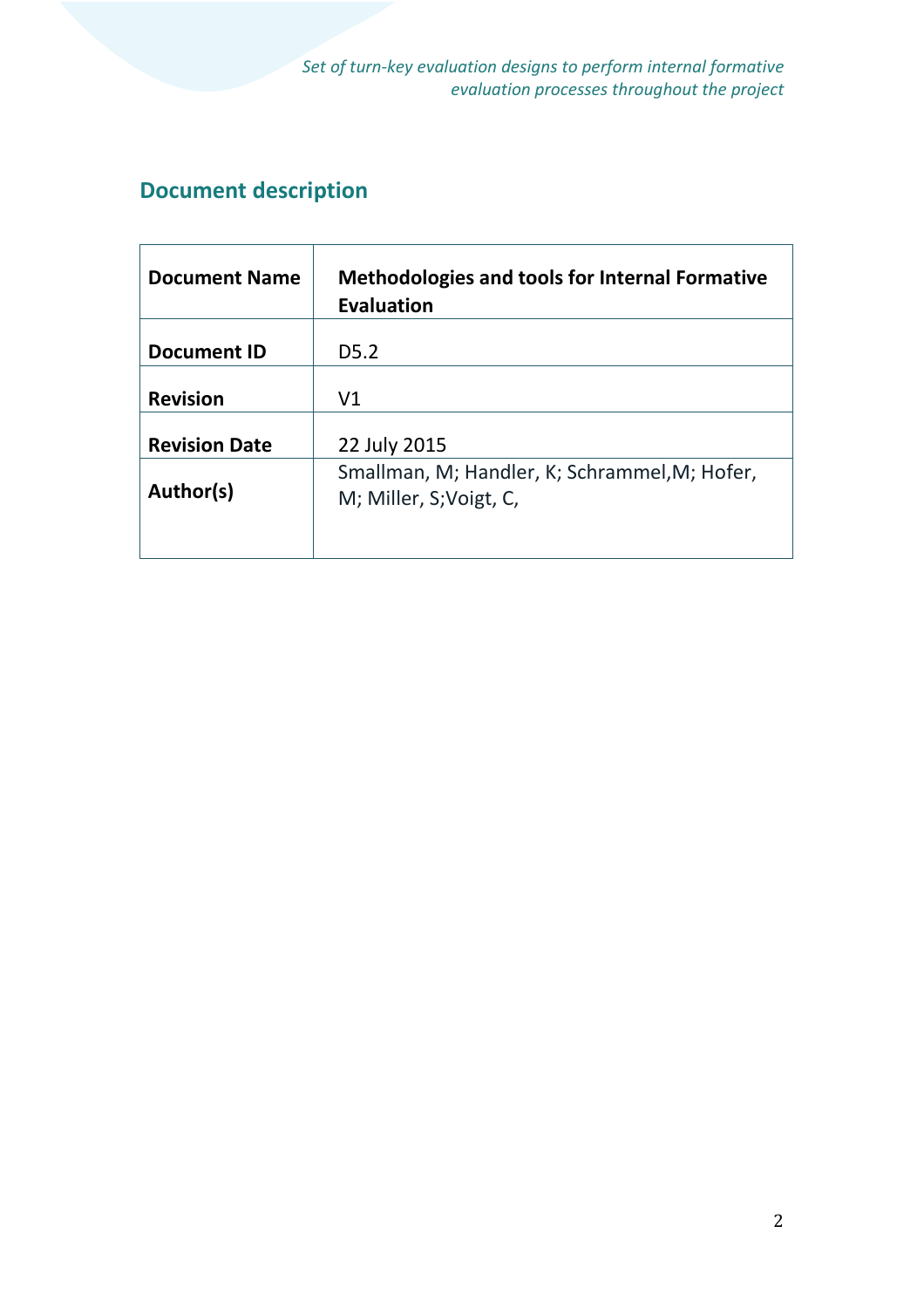# **Table of Contents**

| 1.         |                  |                                                                          |  |
|------------|------------------|--------------------------------------------------------------------------|--|
| 2.<br>2.1. |                  |                                                                          |  |
| 2.2.       |                  |                                                                          |  |
| 2.3.       |                  |                                                                          |  |
| 3.         |                  |                                                                          |  |
| 4.         |                  |                                                                          |  |
| 5.         |                  |                                                                          |  |
|            |                  | 5.1. Overview and description of evaluation instruments 12               |  |
|            | 5.1.1.<br>5.1.2. |                                                                          |  |
| 6.         |                  |                                                                          |  |
| 7.         |                  |                                                                          |  |
|            |                  | Annex 1: Template of Feedback Questionnaire for project meetings         |  |
|            |                  | Annex 2: Feedback questionnaire for stakeholder consultation workshop 17 |  |
|            |                  |                                                                          |  |
|            |                  |                                                                          |  |
|            |                  |                                                                          |  |
|            |                  |                                                                          |  |
|            |                  |                                                                          |  |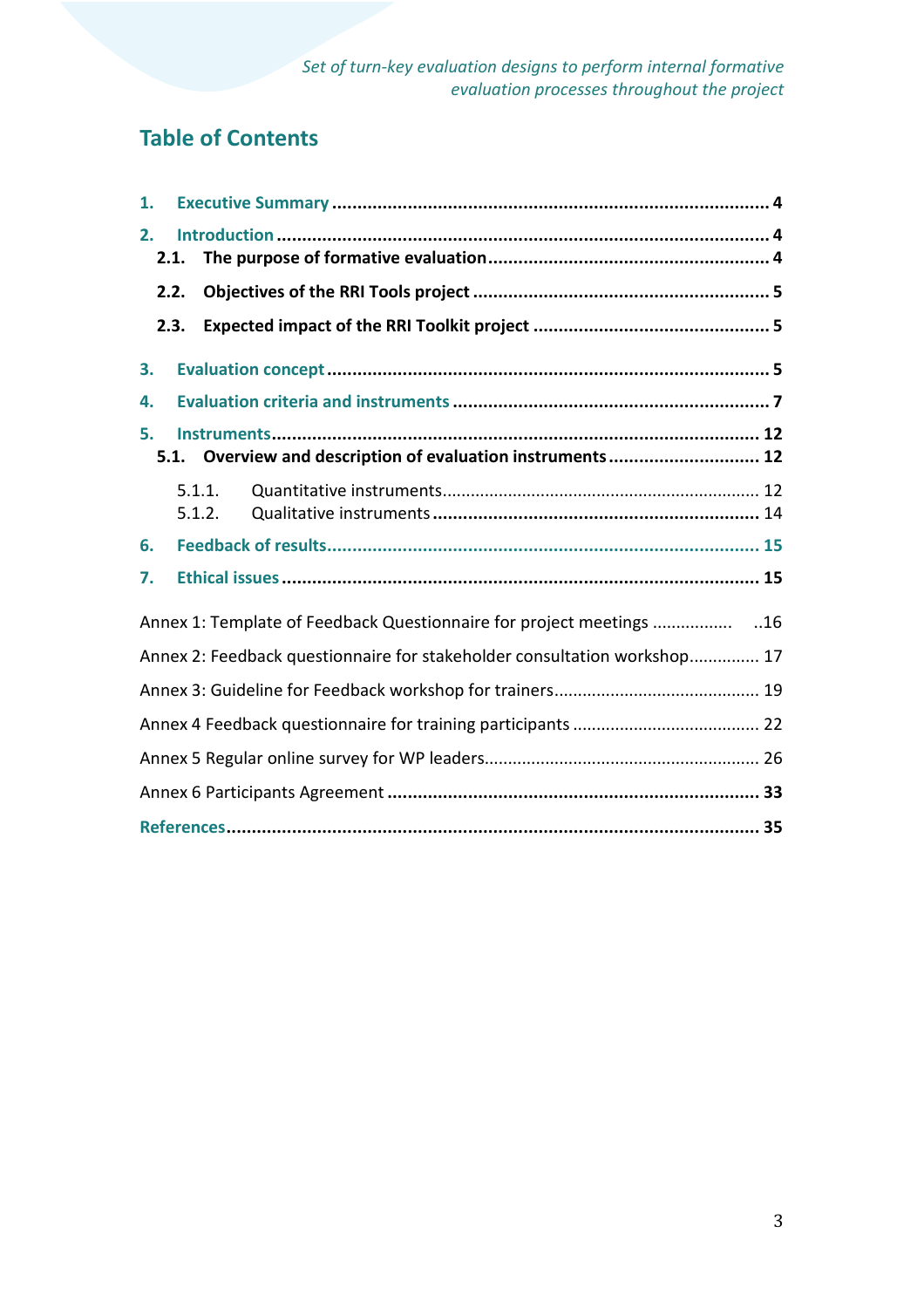# **D5.2: Set of turn-key evaluation designs including questionnaires and templates to perform formative evaluation processes throughout the project**

# **1. Executive Summary**

*This document provides the explanation, guidance and materials needed for formative evaluation. It aims to provide project members with the material they need to gain feedback and to evaluate their workpackages, at the earliest stages – while the project activities are developing and at a point when they can be changed – and to feedback to the project team.*

### *NB – this is not the evaluation plan for the whole RRI Tools project*

# **2. Introduction**

This document, D5.2, sets out the RRI toolkit's formative evaluation plan and instruments.

This is an internal, inward looking evaluation which has been designed to provide quick feedback on the **quality, relevance, efficiency, effectiveness and impactorientation** of each major task carried out in the different workpackages in order to improve downstream or repeating processes.

This document sits beside the overall RRI toolkit evaluation (D. 5.3) and feedback produced from the formative evaluation will be centrally analysed and the findings communicated to partners, by ZSI as part of WP5.

## **2.1. The purpose of formative evaluation**

Formative evaluation takes place before or during a project, with the aim of improving a project's design and focus:

- Is the project meeting its objectives and goals and if not, what changes do we need to make?
- What is working well and what is not? What obstacles and opportunities are arising?

As such, we propose that the formative evaluation should focus on the goals and objectives of the project overall: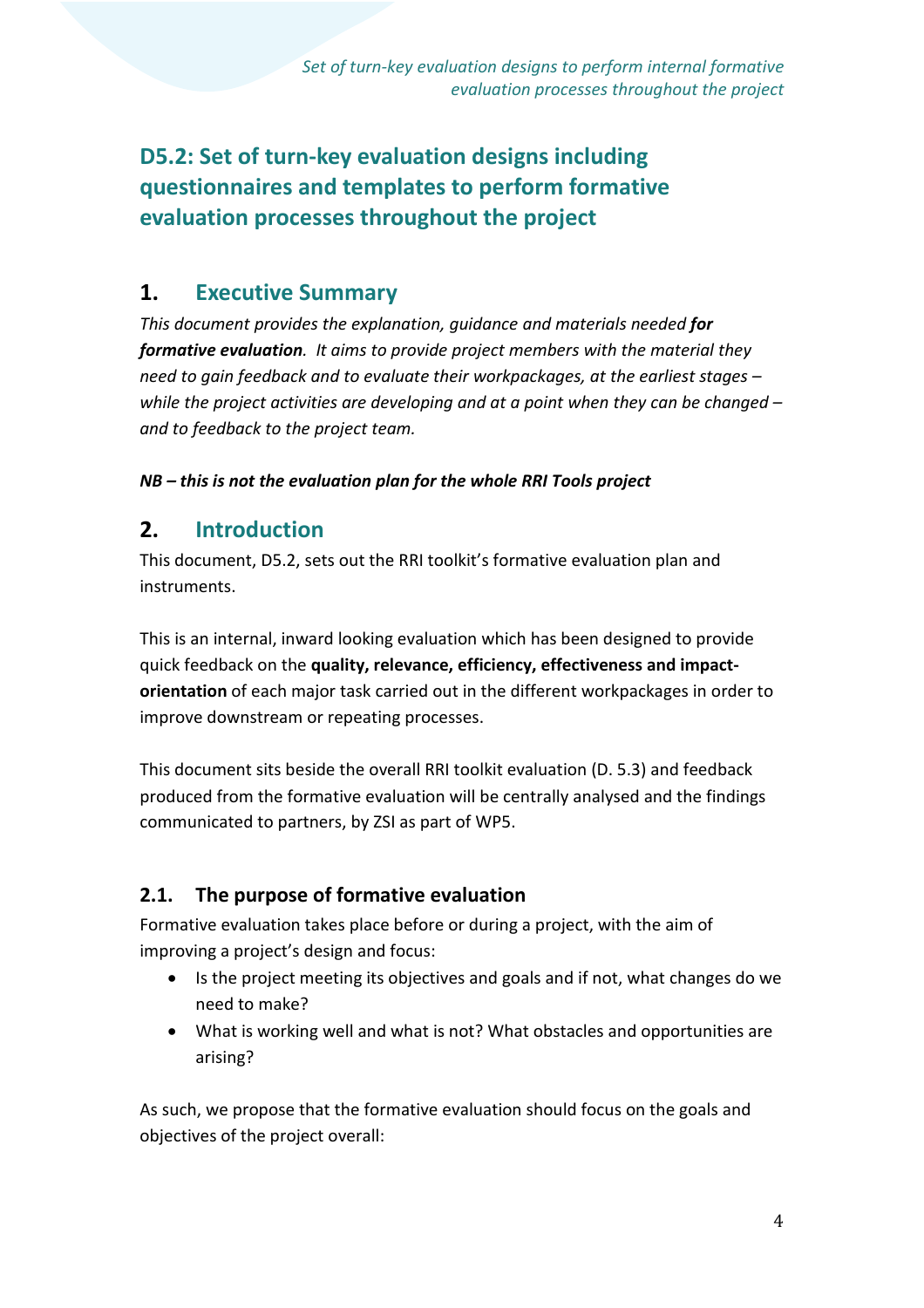### **2.2. Objectives of the RRI Tools project**

- 1. To **raise awareness on Responsible Research and Innovation among all societal actors (e.g. civil society, researchers, policy makers, business…)**
- 2. **Producing a responsible Research and Innovation Training and Dissemination Toolkit** that addresses the various components of Responsible Research and innovation:
	- a. Governance of Research and Innovation;
	- b. Engaging society;
	- c. Gender;
	- d. Access to scientific information;
	- e. Science education (formal/informal);
	- f. Ethics
- 3. **Ensuring the toolkit is coproduced with and used** by the societal actors in the maximum EU 27 Members States as well as Associated Countries
- 4. **Building a community of practice** that will assure the use, evolution and enrichment of the toolkit.

## **2.3. Expected impact of the RRI Toolkit project**

The Toolkit will raise awareness of Responsible Research and Innovation among all societal actors with a specific focus on national and regional policy makers across the European Research Area (including Member States, Associated Countries and regions less advanced in the Research and Innovation governance fields) in order to make change the research and innovation process. It will also enhance the creativity throughout Europe through the use of good governance practices in Responsible Research and Innovation fields to respond adequately to societal challenges.

# **3. Evaluation concept**

Formative evaluation takes place before or during a project, with the aim of improving a project's design and focus – evaluating one event to make sure the next one is better, for example. The RRI tools formative evaluation therefore focuses on the goals and objectives of the project overall – whether the aspects of RRI are addressed by the different aspects of the project (relevance, efficiency, effectiveness and impact-orientation). It also focused on repeat activities – those which are one off events will be subject to the overall project evaluation.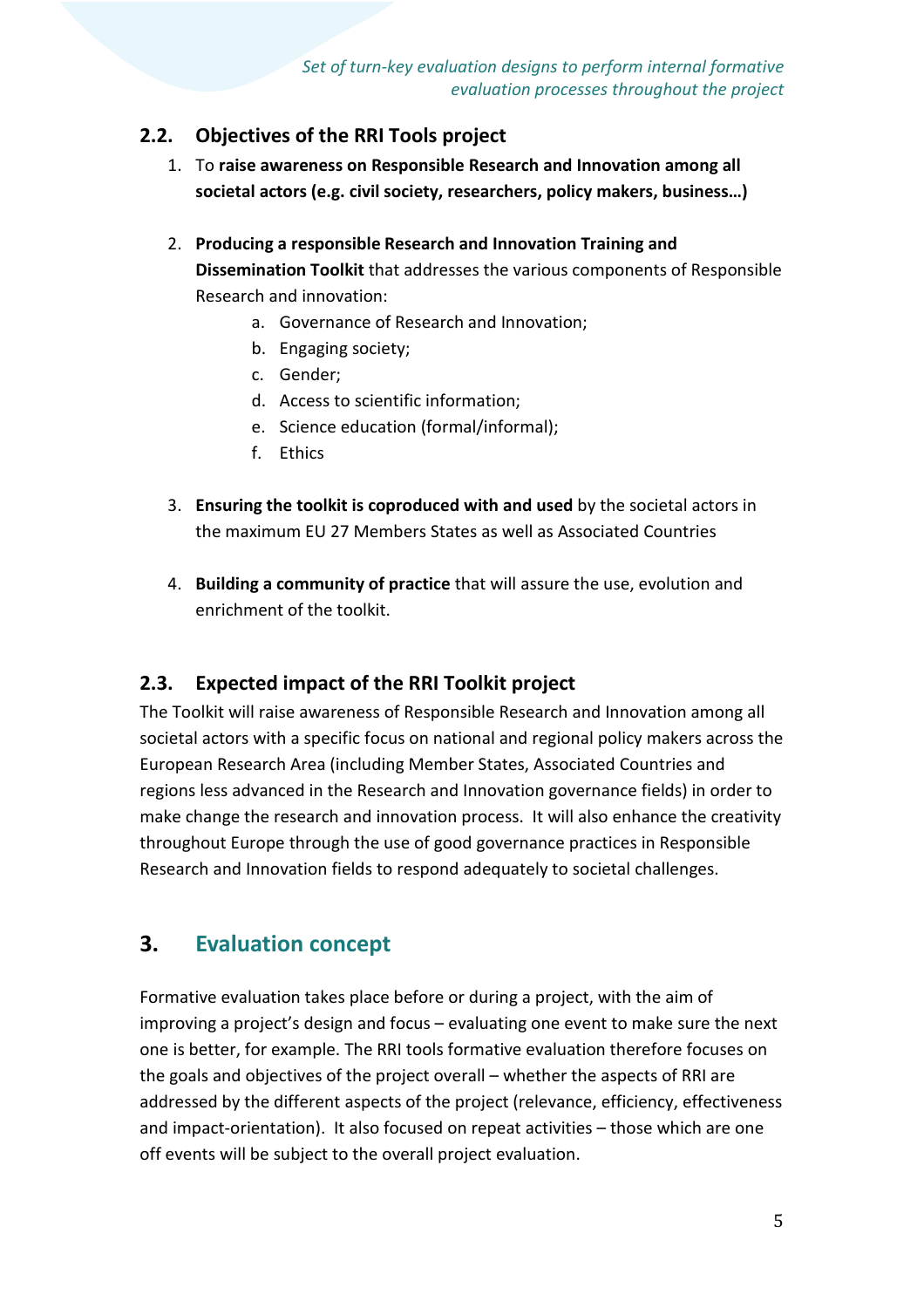The formative evaluation will also aim to generate quick feedback on the quality, relevance, efficiency, effectiveness (including outreach) and impact-orientation of each major task carried out in the different work packages. Data gathered will be analysed centrally by ZSI and the management team and feedback provided to the relevant WP leaders.

The user-friendliness, acceptance and perceived usefulness of the RRI toolkit by users does not form part of this task, but instead is part of T5.3.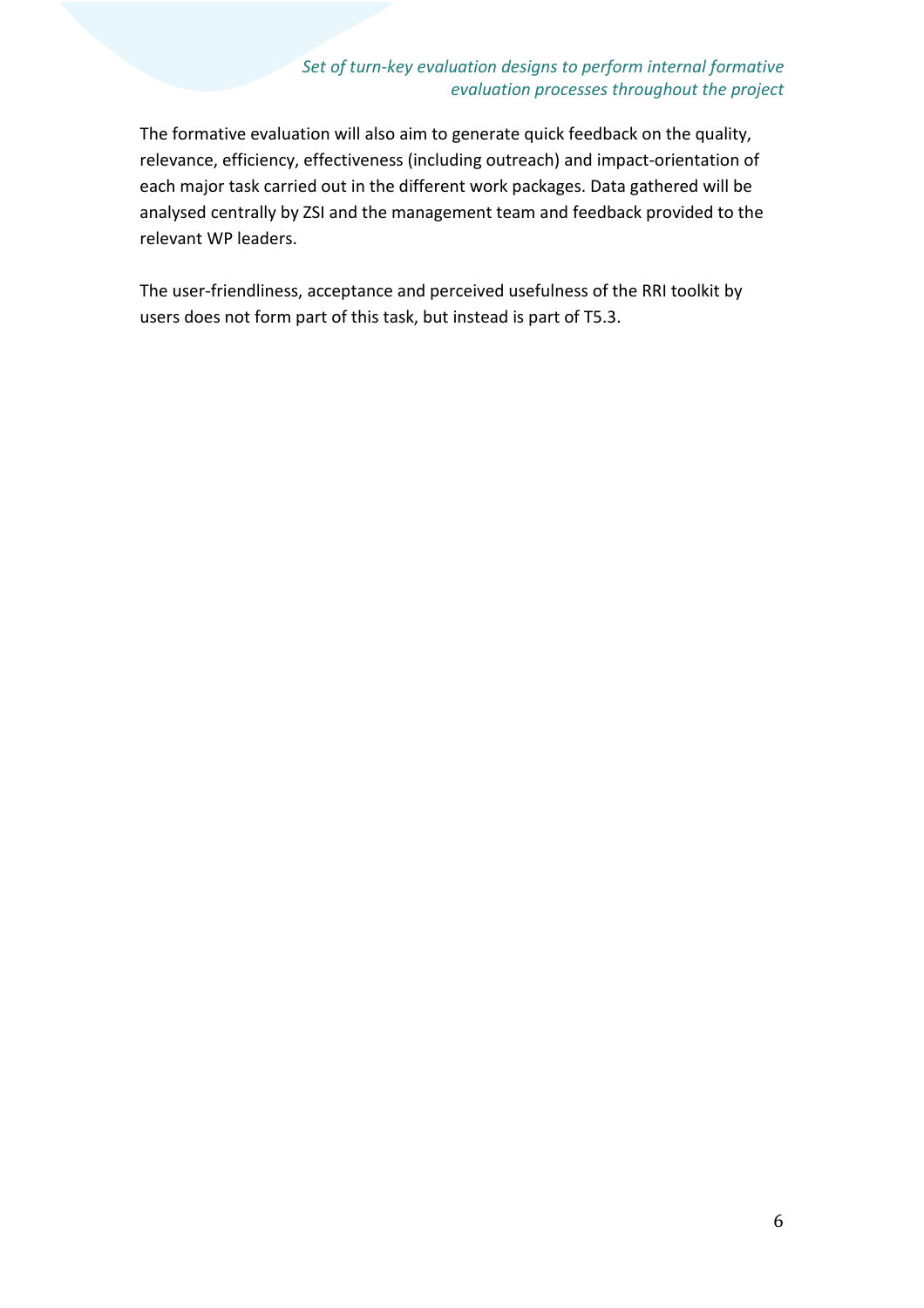# **4. Evaluation criteria and instruments**

| <b>Criteria</b> | <b>Question</b>                                                                                                                                                                                                       | Indicator                                                                                                                                                                 | <b>Instrument</b>                                                                                                                                                                                                                        |
|-----------------|-----------------------------------------------------------------------------------------------------------------------------------------------------------------------------------------------------------------------|---------------------------------------------------------------------------------------------------------------------------------------------------------------------------|------------------------------------------------------------------------------------------------------------------------------------------------------------------------------------------------------------------------------------------|
| 1. Relevance    | 1.1 Headline Assessment<br>How will this activity contribute to<br>the development of training<br>material on RRI or raise awareness<br>of RRI? Could it be more focused?                                             |                                                                                                                                                                           | Regular online surveys for WP<br>$\bullet$<br>leaders<br>Feedback questionnaire from<br>$\bullet$<br>external<br>contributors/participants<br>Potential feedback emails from<br>$\bullet$<br>participants                                |
|                 | 1.2 Reaching Stakeholders<br>a. Have all of the stakeholder<br>groups been reached?<br>If no, which of the<br>stakeholder groups was it<br>targeted at and why? How<br>could more stakeholders<br>have been involved? | Stakeholder groups targeted and<br>$\bullet$<br>reached<br>Number of stakeholders reached<br>$\bullet$<br>Lessons learned and suggestions<br>$\bullet$<br>for improvement | Regular online survey for WP<br>leaders<br>Participant data<br>$\bullet$<br>Feedback from advocacy<br>$\bullet$<br>meetings<br>Feedback questionnaires from<br>$\bullet$<br>trainings<br>Participatory feedback<br>workshop for trainers |
|                 | 1.3 Covering relevant aspects of RRI<br>How does the activity assist the<br>project's overall delivery of the<br>policy agendas that underpin RRI?                                                                    | All policy agendas being<br>$\bullet$<br>reflected in WP activities                                                                                                       | Internal audit<br>$\bullet$<br>Regular online survey for WP<br>leaders<br>Participatory feedback<br>workshop for trainers                                                                                                                |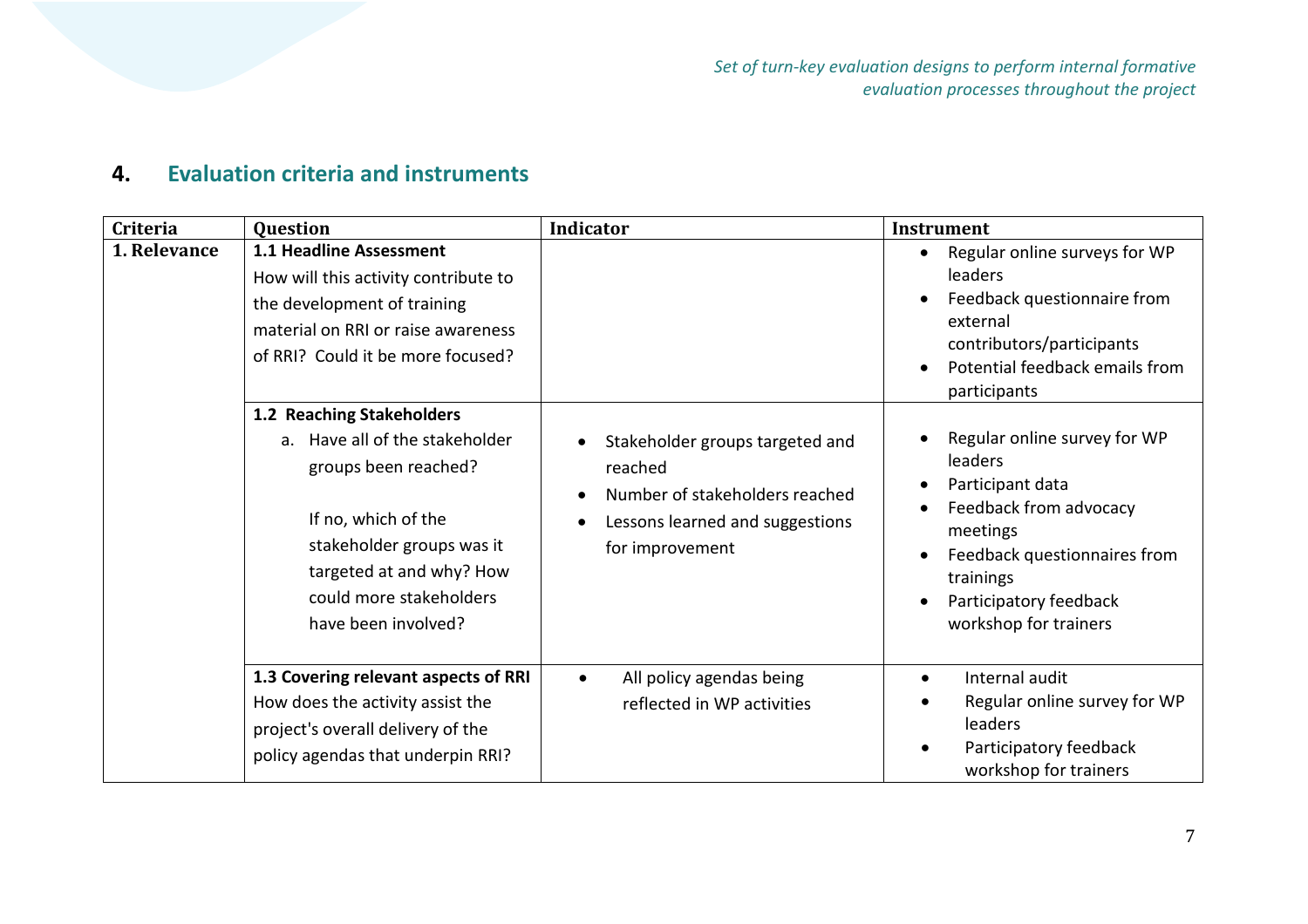|               | Governance of Research<br>and Innovation;<br>Engaging society;<br>Gender;<br>Access to scientific<br>information;<br>Science education<br>(formal/informal);<br>Ethics.                          |                                                                                                                                                                                                                                                                   |                                                                                                                                                     |
|---------------|--------------------------------------------------------------------------------------------------------------------------------------------------------------------------------------------------|-------------------------------------------------------------------------------------------------------------------------------------------------------------------------------------------------------------------------------------------------------------------|-----------------------------------------------------------------------------------------------------------------------------------------------------|
| 2. Efficiency | 2.1 Resources<br>Could this have been done<br>with fewer resources?<br>Did you need more<br>resources?                                                                                           | Impressions of participants and<br>team members                                                                                                                                                                                                                   | Regular online survey for WP<br><b>leaders</b><br>Feedback questionnaires from<br>participants                                                      |
|               | 2.2 Involving others<br>Were stakeholders able to<br>input into the development<br>of the activity? If so, how did<br>this happen?<br>Did stakeholders feel their<br>input had been used/valued? | Number and range of stakeholders<br>involved<br>Level and spread of feedback from<br>$\bullet$<br>stakeholders<br>Number of suggestions/comments<br>made by stakeholders (eg case<br>studies submitted to WP2)<br>Views of stakeholders invited to be<br>involved | Project data<br>Feedback questionnaires<br>Participatory feedback<br>workshop for trainers<br>Feedback from advocacy<br>meetings (report from hubs) |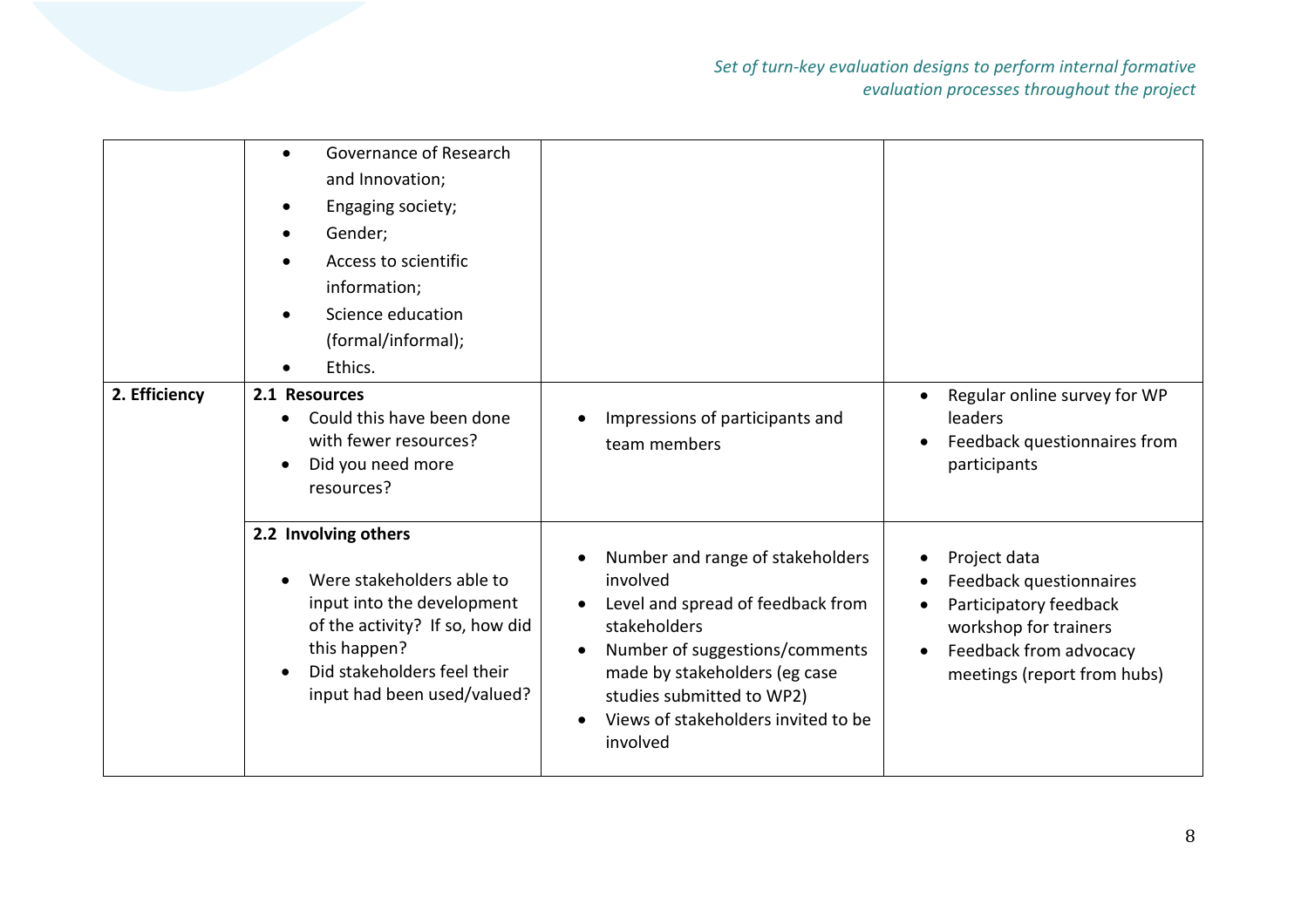|                  | 2.3 Using existing material<br>Was existing material<br>surveyed?<br>Was existing material made<br>use of - if not, why not?                                                                                      | Number of references to existing<br>$\bullet$<br>material                                                                                                                                                                                                                                              | Project data/outputs<br>Reports from WP leaders<br>Regular online survey for WP<br>leaders                                     |
|------------------|-------------------------------------------------------------------------------------------------------------------------------------------------------------------------------------------------------------------|--------------------------------------------------------------------------------------------------------------------------------------------------------------------------------------------------------------------------------------------------------------------------------------------------------|--------------------------------------------------------------------------------------------------------------------------------|
| 3. Effectiveness | 3.1 Coproduction<br>Were stakeholders satisfied<br>with their involvement/do<br>they now feel ownership of<br>the deliverable?<br>Will participants have the<br>opportunity to bring new<br>ideas to the project? | Proportion of repeat participants<br>$\bullet$<br>Number of participants joining the<br>$\bullet$<br>online COP<br>Number of participants adding to<br>the website<br>Level of follow up from participants<br>$\bullet$<br>(eg number of suggestions made<br>regarding the project after the<br>event) | Data from project activities<br>Data from website<br>Feedback questionnaires                                                   |
|                  | 3.2 Building a Community of<br>practice<br>Do participants want to<br>remain involved in the<br>project?<br>How will contact be<br>maintained with the<br>participants?                                           | Proportion of repeat participants<br>$\bullet$<br>Number of participants joining the<br>online COP<br>Number of online comments and<br>$\bullet$<br>discussions mentioning project<br>Number of external projects<br>$\bullet$<br>making reference to RRI tools                                        | Data from project activities<br>Data from website<br>Feedback questionnaires<br>Regular online survey for WP<br><b>leaders</b> |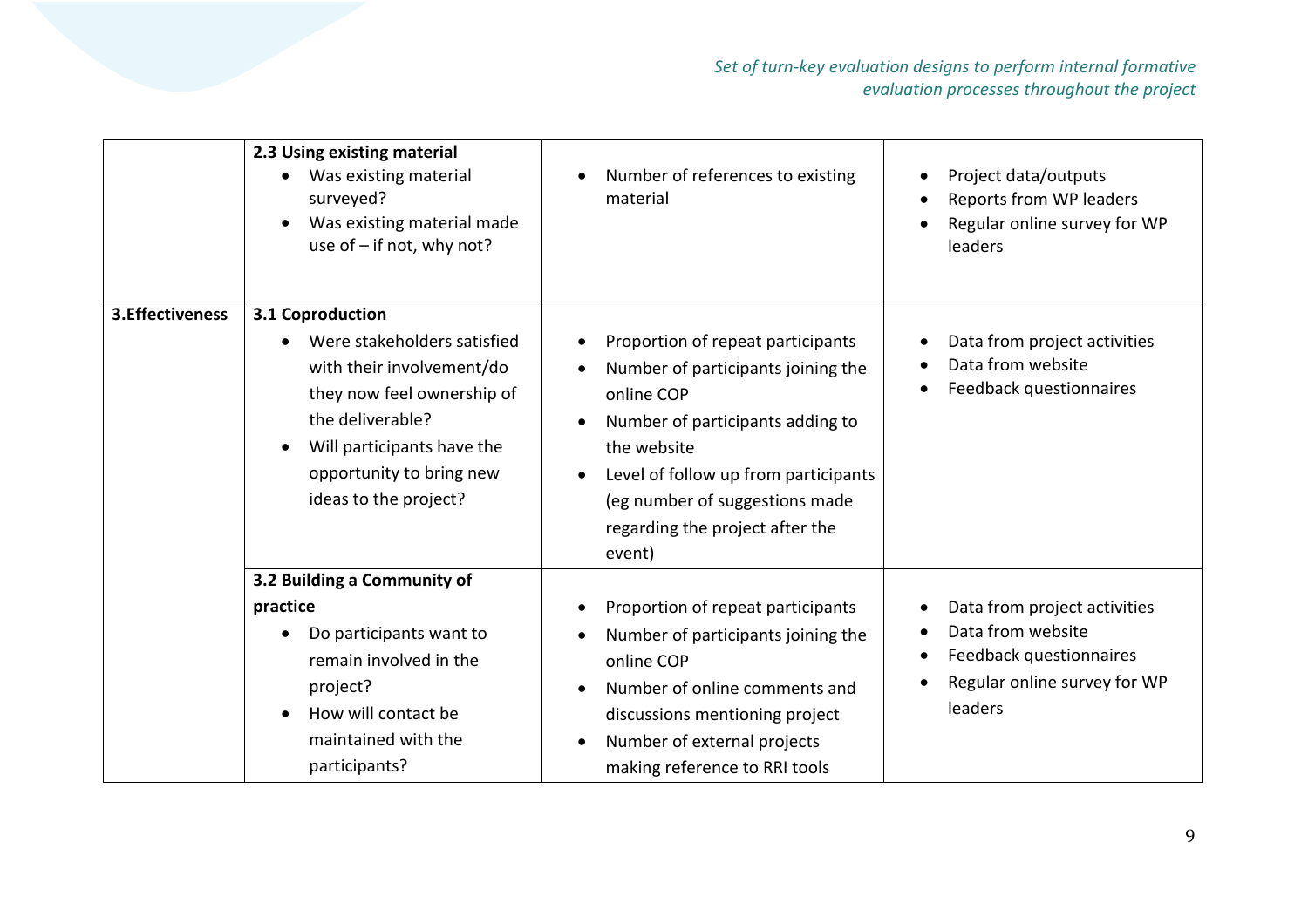|                          | When will participants be in<br>contact with the project<br>next?<br>Will participants be able to<br>find out who else is<br>involved?                                                                                             | Number of external projects asking<br>$\bullet$<br>for advice/help from RRI tools<br>Number of invitations to speak at<br>$\bullet$<br>external events<br>Communication and advocacy plan<br>$\bullet$                            |                                                                                                                                          |
|--------------------------|------------------------------------------------------------------------------------------------------------------------------------------------------------------------------------------------------------------------------------|-----------------------------------------------------------------------------------------------------------------------------------------------------------------------------------------------------------------------------------|------------------------------------------------------------------------------------------------------------------------------------------|
| 4. Impact<br>orientation | 4.1 Change<br>What will change/is changing as<br>a result of the activity?                                                                                                                                                         | Feedback/follow up questions from<br>participants<br>Requests for speakers/articles for<br>external events and publications<br>Online discussion and comments in<br>social media<br>External references to RRI tools<br>$\bullet$ | Regular online survey for WP<br>leaders<br>Feedback questionnaires from<br>participants<br>Website, media and social<br>media monitoring |
|                          | 4.2 Asking for action<br>Were participants asked to do<br>something in their own institutions<br>as a result of this activity?<br>What support and follow up was in<br>place to ensure that this happened?<br>What was the takeup? | Action plans of project<br>$\bullet$<br>No of requests for help after the<br>event                                                                                                                                                | Regular online surveys for WP<br>leaders<br>Project data                                                                                 |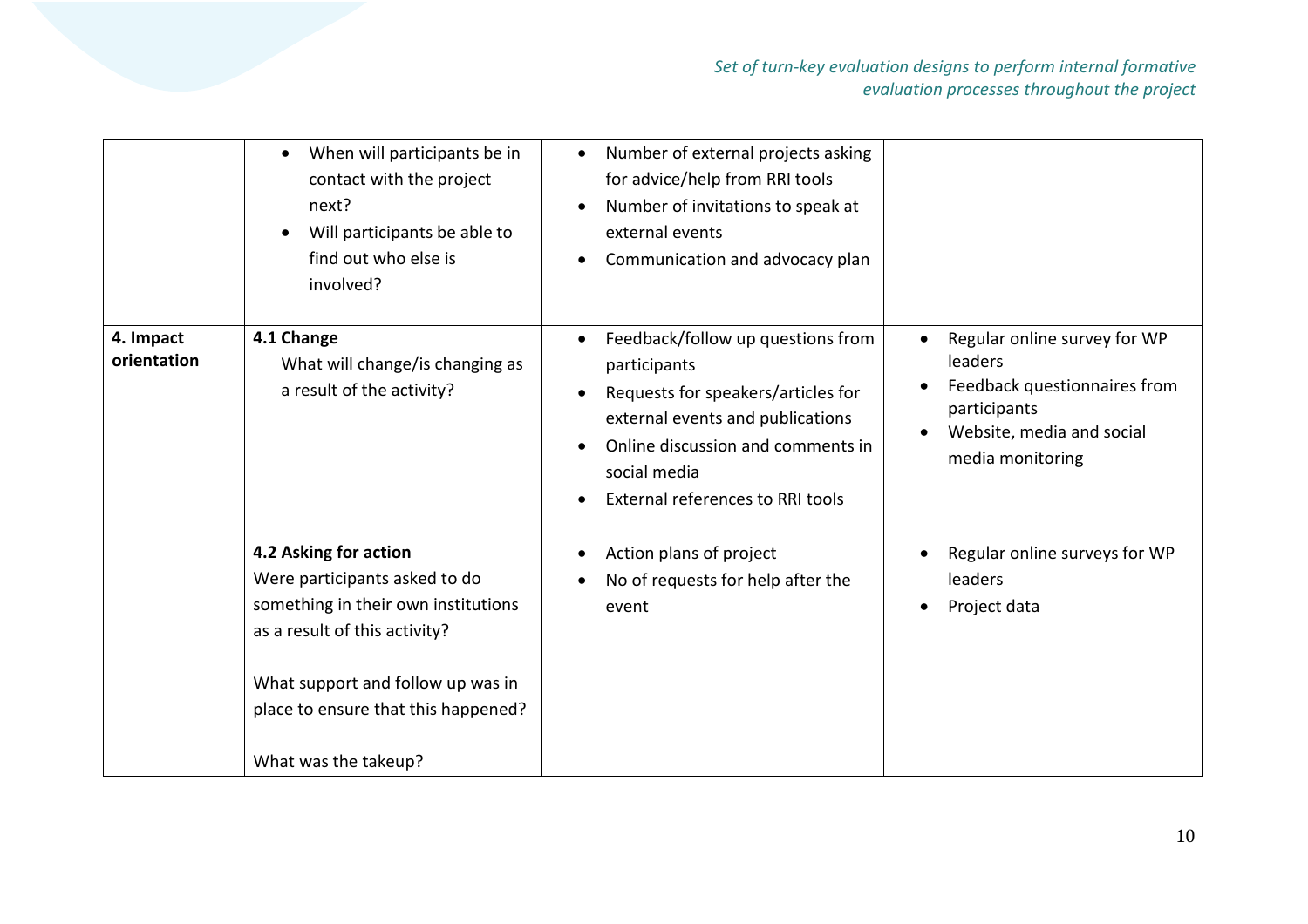| 4.2 After effects<br>What discussions have taken<br>place as a result of this activity? | Feedback from participants<br>Online discussions<br>Requests to speak or write for<br>external channels | Regular online survey for WP<br><b>leaders</b><br>Media monitoring |
|-----------------------------------------------------------------------------------------|---------------------------------------------------------------------------------------------------------|--------------------------------------------------------------------|
|-----------------------------------------------------------------------------------------|---------------------------------------------------------------------------------------------------------|--------------------------------------------------------------------|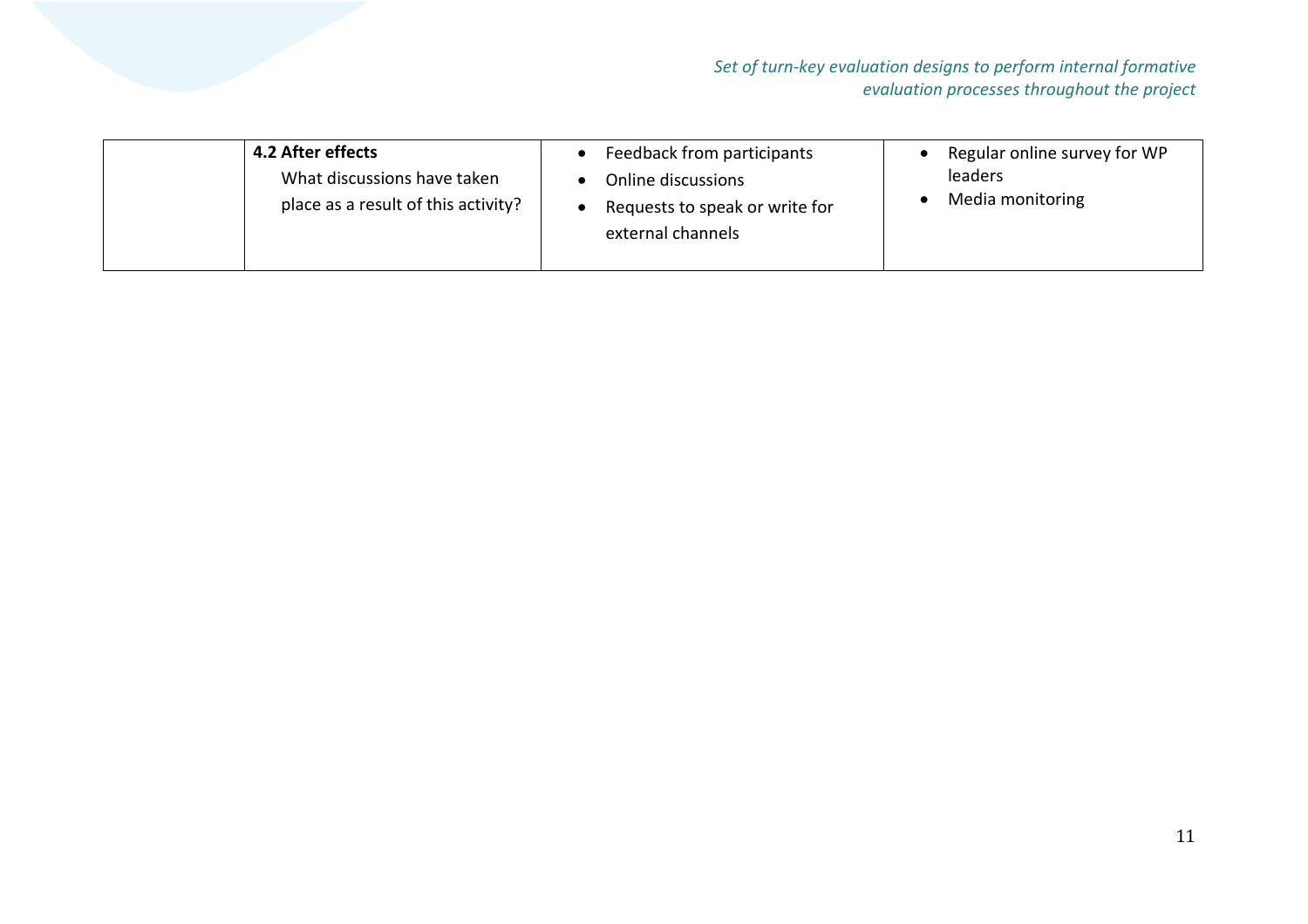# **5. Instruments**

### **5.1. Overview and description of evaluation instruments**

The following section gives an overview on the instruments to be used for the formative evaluation. Qualitative and quantitative instruments have been developed to evaluate i) the general project management and project progress (WP6, WP7) and ii) activities and events of Hubs (WP1, WP2, WP3 and WP4).

The assessment of the tools developed in WP3 will be done by task 5.3. In the framework of WP6 regularly web-statistics and login data are collected and documented.

Furthermore the quantitative and qualitative evaluation instruments are introduced in detail in the following section. It provides an in-depth description of each instrument, the involved target groups, distribution channels and applied languages.

#### **5.1.1. Quantitative instruments**

Quantitative instruments comprise:

- Feedback questionnaires at meetings, events and workshops
- Regular online survey for WP leaders
- Website/login statistics (Employed by WP6)
- Media and social media tracking (gathered by WP6)
- Pop up questionnaires / Tools assessment questionnaires (developed and employed by task 5.3)

The quantitative instruments serve best to collect feedback from bigger amounts of respondents as on events, meetings, or workshops or also concerning web activities. The questionnaires cover different aspects of the addressed activities and enable the participants to express their attitude and opinions.

### *Feedback questionnaires*

Feedback questionnaires are provided after each consortium meeting or other general project meeting, stakeholder consultation workshop, and after each training workshop. These activities will happen face to face and therefore the most efficient way to get feedback is a direct and quantitative one. According to the topics and foci of the single activities the feedback questionnaires are provided to assess quality of the activity, including content and outcomes and to collect the participants' opinion on the usefulness as well as on its positive aspects and negative aspects, by using simple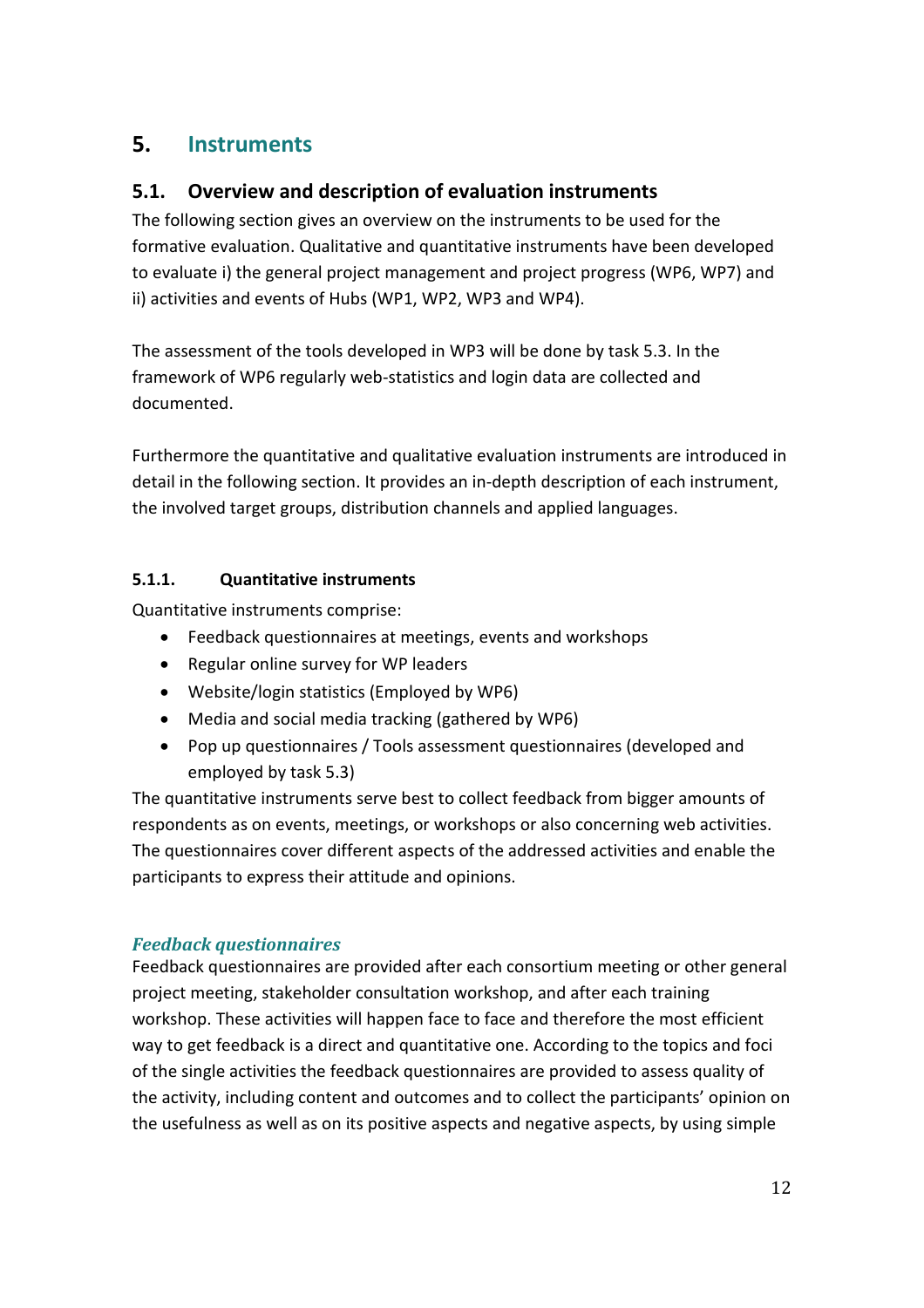evaluation questions. The results will influence on the improvement of future activities.

These questionnaires are the core element to collect feedback on various activities. On one hand the consortium and all its participants are the main target group to evaluate the internal meetings on the other hand stakeholders who participated in hubs activities like the stakeholder consultation workshop and participants of the training activities are addressed. The feedback questionnaires are adapted to the different target groups.

Feedback questionnaires addressing the stakeholder consultation workshops and the training workshops are available in English and will be translated into the Hubs languages. The questionnaires will be distributed and collected by the moderators at the end of each event. The NHCs feed answers in an English online survey tool to build up a common database for the assessment of all stakeholder consultation and training workshops carried out within the RRI-Tools-Project, which is further used for a descriptive analysis and to visualise the results. The questionnaires also contain open questions providing space for written statements. These, translated by the local partners, are analysed with content analysis methods, identifying the most relevant aspects.

The questionnaires addressing the consortium and general projects meetings are in English and are distributed and collected on paper at the end of each meeting. The analysis will be performed in a descriptive way.

### *Regular online surveys for WP leaders*

The regular online surveys for WP leaders are aimed to monitor the progress of each work package according to the relevance of activities, the efficiency, the effectiveness, and the impact orientation of the different activities implemented, in order to support the management board and WP leaders with relevant information for the management control.

The questionnaire for WP-leaders will be conducted twice a year. It will contain quantitative as well as qualitative questions, asking for explanation of the quantitative answers and for specific suggestions for improvement.

The online survey will be implemented using the software lime-survey and will be analysed using descriptive analysis.

#### *Website and media data*

The rri-tools.eu website and blog metrics are gathered in Google Analytics. Regarding social media statistics, the project is mainly presented though Facebook, Twitter, and LinkedIn.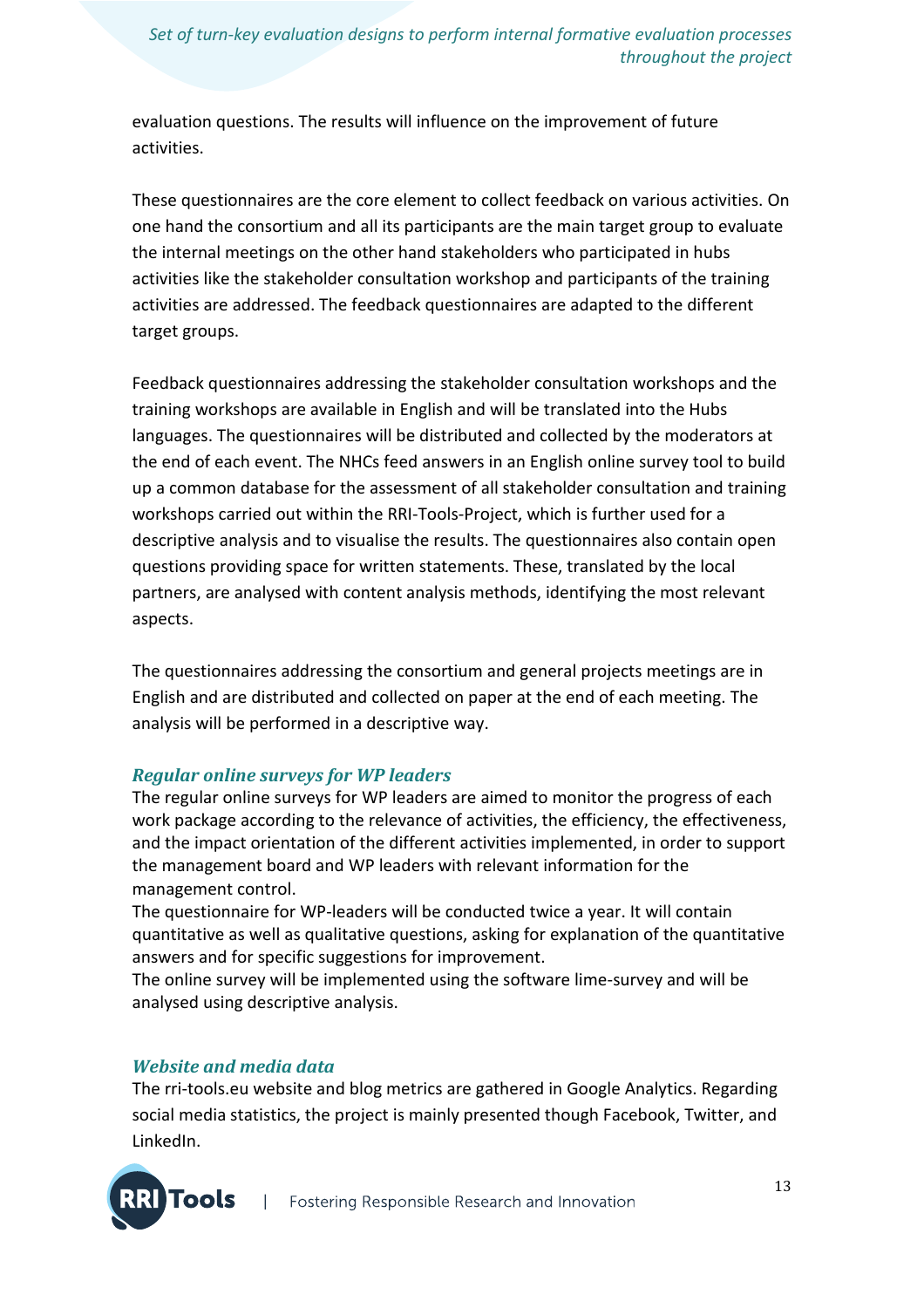To monitor the results on the different social media websites we rely on the following tools:

- Regarding Twitter: Twitter Analytics [\(http://analytics.twittter.](http://analytics.twittter/)com), Tweetchup [\(http://tweetchup.com\)](http://tweetchup.com/), and Mentionmap [\(http://mentionmapp.com/\)](http://mentionmapp.com/) to monitor the results on Twitter.
- Regarding Facebook:Facebook Statistics [\(https://www.facebook.com/RRI.Tools.Project/insights/\)](https://www.facebook.com/RRI.Tools.Project/insights/) and Fanpage Karma (http://www.fanpagekarma.com/) to follow up our performance on Facebook.
- And, the LinkedIn group statistics dashboard is used to measure our results on LinkedIn [\(http://www.linkedin.com/groups?groupDashboard=&gid=8111598\)](http://www.linkedin.com/groups?groupDashboard=&gid=8111598).

The email marketing solution is used to send newsletters. We resort to the campaign reports available on MailChimp to track the progress.

This data will be fed back to the evaluation team twice a year in coherence with the regular online survey for the WP leaders.

### **5.1.2. Qualitative instruments**

To evaluate and improve activities, such as the training workshops, participatory workshops will be held. Qualitative instruments focus on the collection of individual experiences and opinions on the activities, involving only smaller amounts of people. This helps to improve further planned activities and to document lessons learned.

The participatory workshop, which is the main instrument for the qualitative evaluation, will be held after the training activities. Furthermore qualitative parts can also be found in the feedback questionnaires as well as in the regular online surveys for WP leaders (see above).

## *Feedback workshop for trainers*

**Tools** 

The feedback workshop for trainers is used as an evaluation instrument for gathering feedback from the trainers<sup>[1](#page-0-0)</sup>. In this case we aim to improve the trainings, learn from the trainers and collect their opinions on the tools chosen for trainings, on the importance of different topics as well as general ratings on methods used. It is related to the feedback questionnaire, as this qualitative data collection instrument aims to get a deeper understanding of the main issues investigated. The workshop targets the trainers of these activities. The workshops will take place in the framework of a hubs

#### $\frac{1}{1}$ The participants of the train the trainers activities will give their feedback through a questionnaire.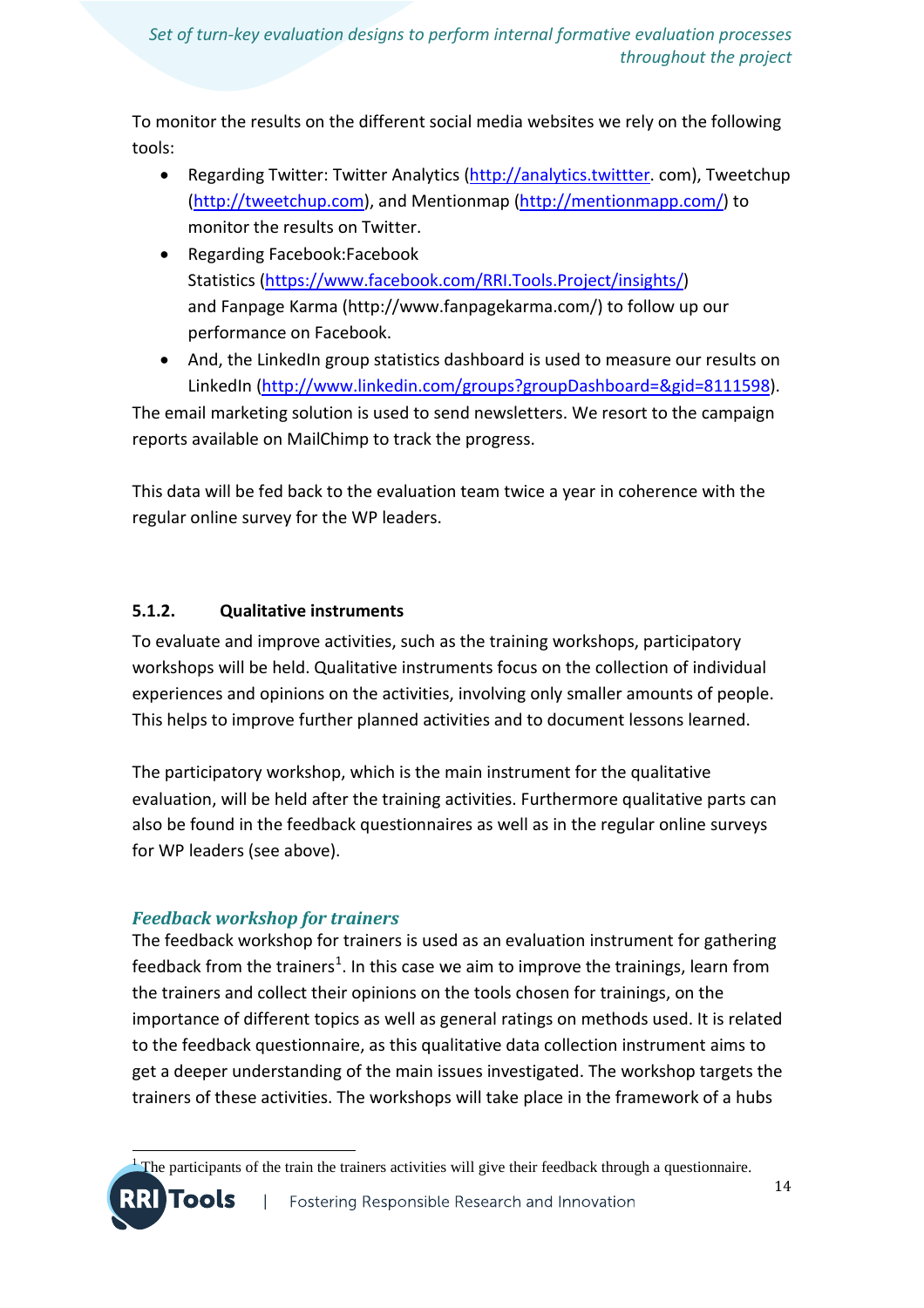meeting and it will be held in English. It will last 90 minutes using interactive participatory assessment and dialogue activities along a structured guideline.

The workshop will be conducted and recorded by the evaluation team. A detailed protocol of the workshop will be prepared as basis for the analysis, which will provide a summary identifying relevant aspects for general recommendations. Participants of the workshops will be anonymised for the analysis.

# **6. Feedback of results**

After the analysis of each evaluation instrument implemented the results will be fed back to the relevant audience:

- Results of the evaluation of the project meetings will be provided to the whole consortium one week after the meeting
- Results of the evaluation of the stakeholder consultation workshops will be integrated into deliverable D2.2, which is available on public level
- Results of the evaluation of the trainings will be integrated into D4.3
- Results of the assessment of the WP leaders will together with results of the media monitoring of WP6 – provided to the coordinators and the workpackage leaders two weeks after the end of the survey.

# **7. Ethical issues**

In order to achieve the goals within the RRI Tools project, the partner have to collect data from the participants of the stakeholder consultation workshop and the train the trainer activities. During the data collection the data protection issues involved with handling of personal data will be addressed by the following strategies:

- Volunteers to be enrolled in the qualitative data collection of the participatory workshop or the trainings will be exhaustively informed, so that they are able to autonomously decide whether they consent to participate or not. In participants agreement (see Annex 6), the purpose of the research, the procedures, potential discomforts or benefits as well as the handling of their data (protection, save storage) will be explained. In order to make the RRI Tools project transparent, workshop participants will have to sign this form.
- The data exploitation will be in line with the respective national data protection acts. Data privacy may be under threat, when data can be tracked back to individuals. To avoid the data identification and abuse, all data will be anonymised.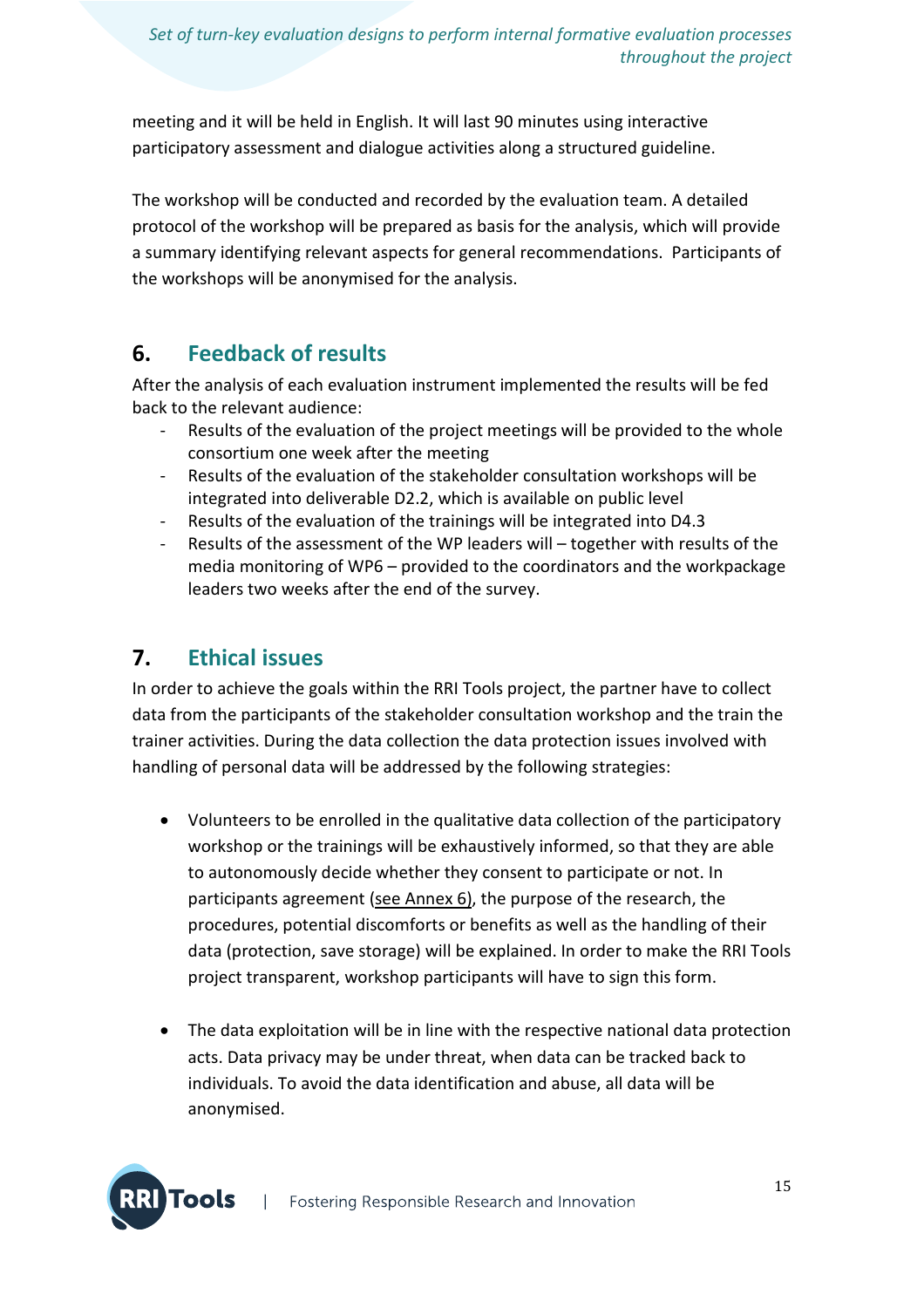### **Annex 1: Template of Feedback Questionnaire for project meetings (to be adapted according to aim of meeting)**



**Feedback Sheet** 

#### **Title of Meeting**

#### Date, Location

Please give us your opinion on the following items:

I have enough understanding of our project's concept of RRI and feel confident to start talking about it with different stakeholders

I understand how to carry out stakeholder consultation methodologies

I know where to find materials to carry out my project activities

I know how to start and support a community of practice in my hub

|--|

Overall, the meeting was useful for me

Thank you!

 $25$ 

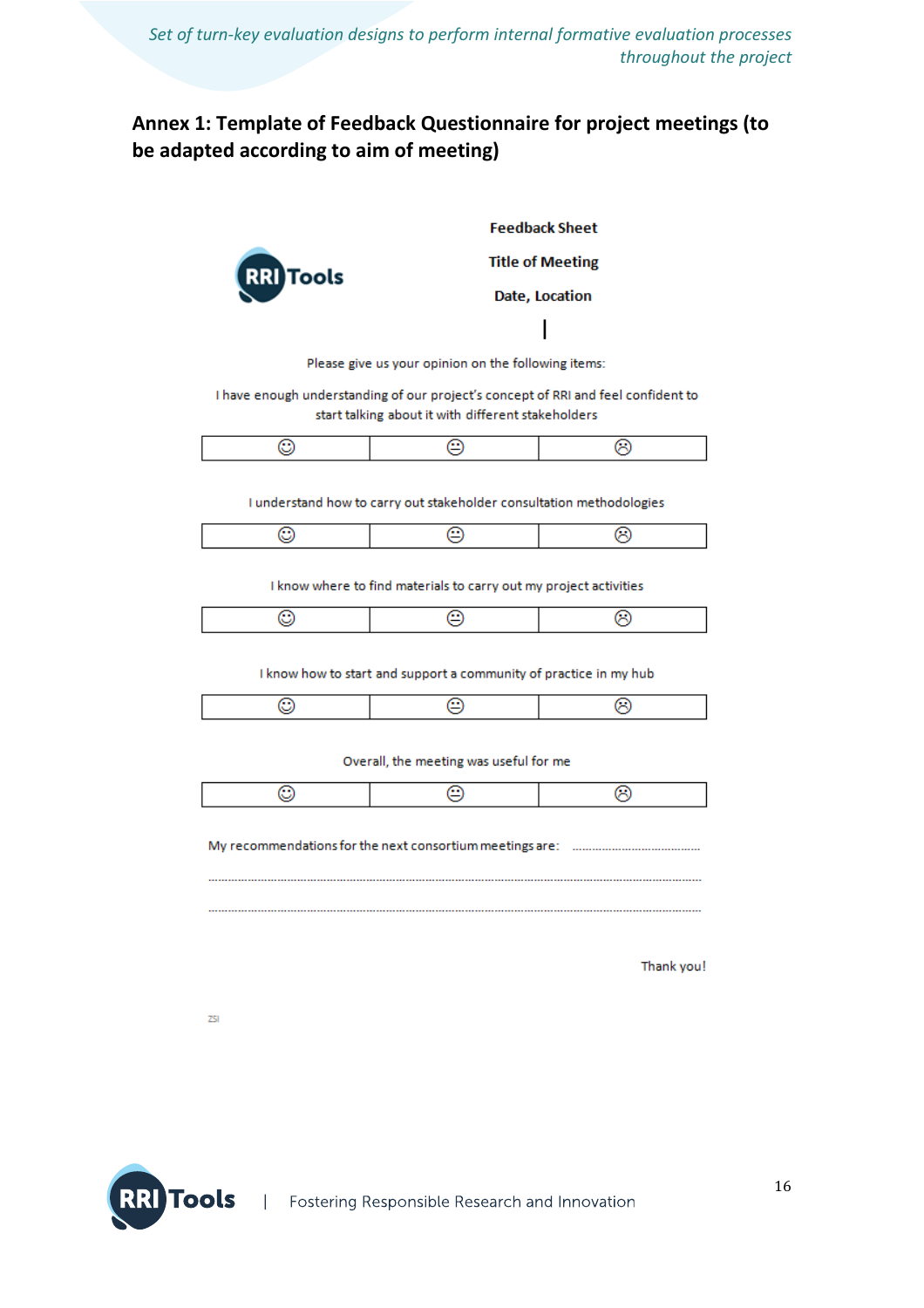#### **Annex 2: Feedback questionnaire for stakeholder consultation workshop**

Tools | Fostering Responsible Research and Innovation **Feedback questionnaire** City: Country: Date: Please take 5 minutes to evaluate today's event. 1. I participated in... 2. To which stakeholder group do you feel afiliated? O Civil society O Policymakers (incl. funding) O Education (formal, informal) O Researchers O Industry or business O Other: 3. To what extent was attending this workshop worth your time? O Not at all O slightly O moderately O very O extremely 4. How would you rate each of the following? Poor Fair Good **Exercises** 1  $\mathcal{D}$ З Discussion/Interaction  $\overline{1}$  $\overline{2}$  $\overline{\mathbf{3}}$ Moderation  $\overline{1}$  $\overline{2}$ 3  $\overline{\mathbf{2}}$ 3 Location  $\overline{1}$ Time  $\overline{1}$  $\overline{2}$  $\overline{\mathbf{3}}$  $\overline{2}$  $\overline{\mathbf{3}}$  $\overline{1}$ Group composition 5. Which of the following topics - presented and discussed in the morning session - were useful for you? Not very Quite Very **Extremely** useful useful useful useful RRI tools project  $\overline{\mathbf{c}}$ 3 4 1  $\overline{4}$ **RRI** concept  $\overline{1}$  $\overline{2}$ 3  $\overline{1}$  $\overline{2}$ 3 4 Policy agendas  $\overline{4}$ **Process requirements** ī  $\overline{2}$  $\overline{\mathbf{3}}$  $\overline{\mathbf{3}}$  $\overline{4}$ Hubs and communities of practice  $\mathbf{1}$  $\overline{2}$ 

6. What was especially positive about this event?





O both

Very good

4

 $\overline{4}$ 

4

4

4

 $\overline{\mathbf{A}}$ 

Did not

understand

5

5

5

τ

τ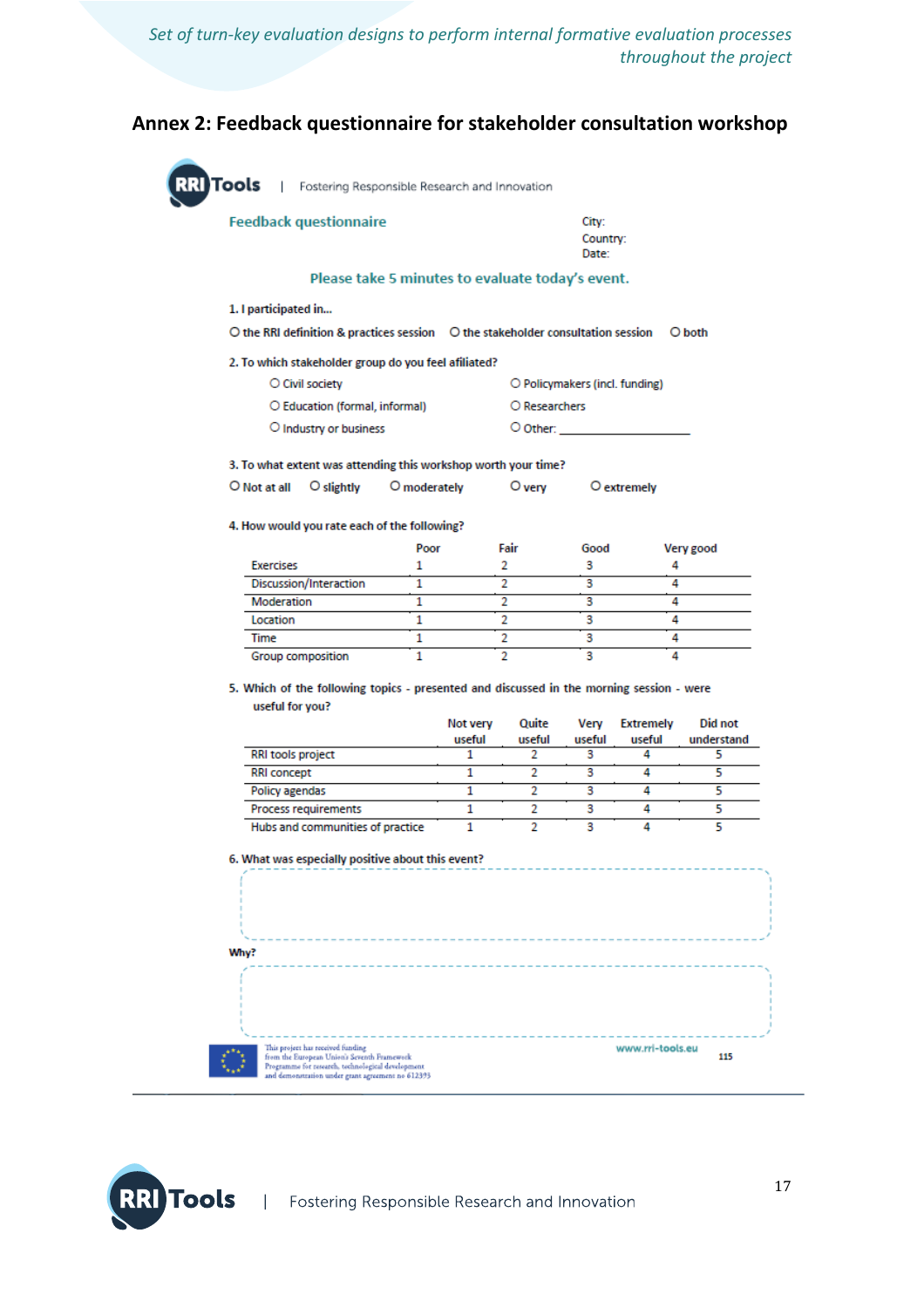| 7. What did you like least about this event?<br>Why?<br>8. Please circle ONE rate for each 'Before' and 'After' the event statements. |                          | ----------------------- |                    |           |
|---------------------------------------------------------------------------------------------------------------------------------------|--------------------------|-------------------------|--------------------|-----------|
|                                                                                                                                       |                          |                         |                    |           |
|                                                                                                                                       |                          |                         |                    |           |
|                                                                                                                                       |                          |                         |                    |           |
|                                                                                                                                       |                          |                         |                    |           |
|                                                                                                                                       |                          |                         |                    |           |
|                                                                                                                                       |                          |                         |                    |           |
|                                                                                                                                       |                          |                         |                    |           |
|                                                                                                                                       |                          |                         |                    |           |
|                                                                                                                                       |                          |                         |                    |           |
|                                                                                                                                       |                          |                         |                    |           |
|                                                                                                                                       | Not very<br>well         | Somewhat<br>well        | Moderately<br>well | Very well |
| a) I understood the principles of RRI.                                                                                                |                          |                         |                    |           |
|                                                                                                                                       |                          |                         |                    |           |
| a. Before the event? 1 2 3 4<br>b. After the event? 1 2 3 4                                                                           |                          |                         |                    |           |
|                                                                                                                                       |                          |                         |                    |           |
| b) I know how to implement RRI aspects in my daily working environment.                                                               |                          |                         |                    |           |
| a. Before the event? 1 2 3 4<br>b. After the event? 1 2 3 4                                                                           |                          |                         |                    |           |
|                                                                                                                                       |                          |                         |                    |           |
|                                                                                                                                       |                          |                         |                    |           |
| c) I am aware of the needs, possible solutions and necessary tools of my stakeholder group for                                        |                          |                         |                    |           |
| implementing RRI.                                                                                                                     |                          |                         |                    |           |
|                                                                                                                                       |                          |                         |                    |           |
| a. Before the event? 1 2 3 4<br>b. After the event? 1 2 3 4                                                                           |                          |                         |                    |           |
|                                                                                                                                       |                          |                         |                    |           |
| 9. Do you plan to use the information from this workshop?<br>O Yes<br>O No                                                            |                          |                         |                    |           |
| If yes, how?                                                                                                                          |                          |                         |                    |           |
|                                                                                                                                       |                          |                         |                    |           |
|                                                                                                                                       |                          |                         |                    |           |
|                                                                                                                                       |                          |                         |                    |           |
| My general comments and suggestions for improving this workshop are:                                                                  |                          |                         |                    |           |
|                                                                                                                                       |                          |                         |                    |           |
|                                                                                                                                       |                          |                         |                    |           |
|                                                                                                                                       |                          |                         |                    |           |
|                                                                                                                                       |                          |                         |                    |           |
|                                                                                                                                       |                          |                         |                    |           |
|                                                                                                                                       |                          |                         |                    |           |
|                                                                                                                                       | Thank you for your time! |                         |                    |           |
| Please return this questionnaire to the organiser!                                                                                    |                          |                         |                    |           |
|                                                                                                                                       |                          |                         |                    |           |
|                                                                                                                                       |                          |                         |                    |           |
| This project has received funding<br>from the European Union's Seventh Framework                                                      |                          |                         | www.rri-tools.eu   | 116       |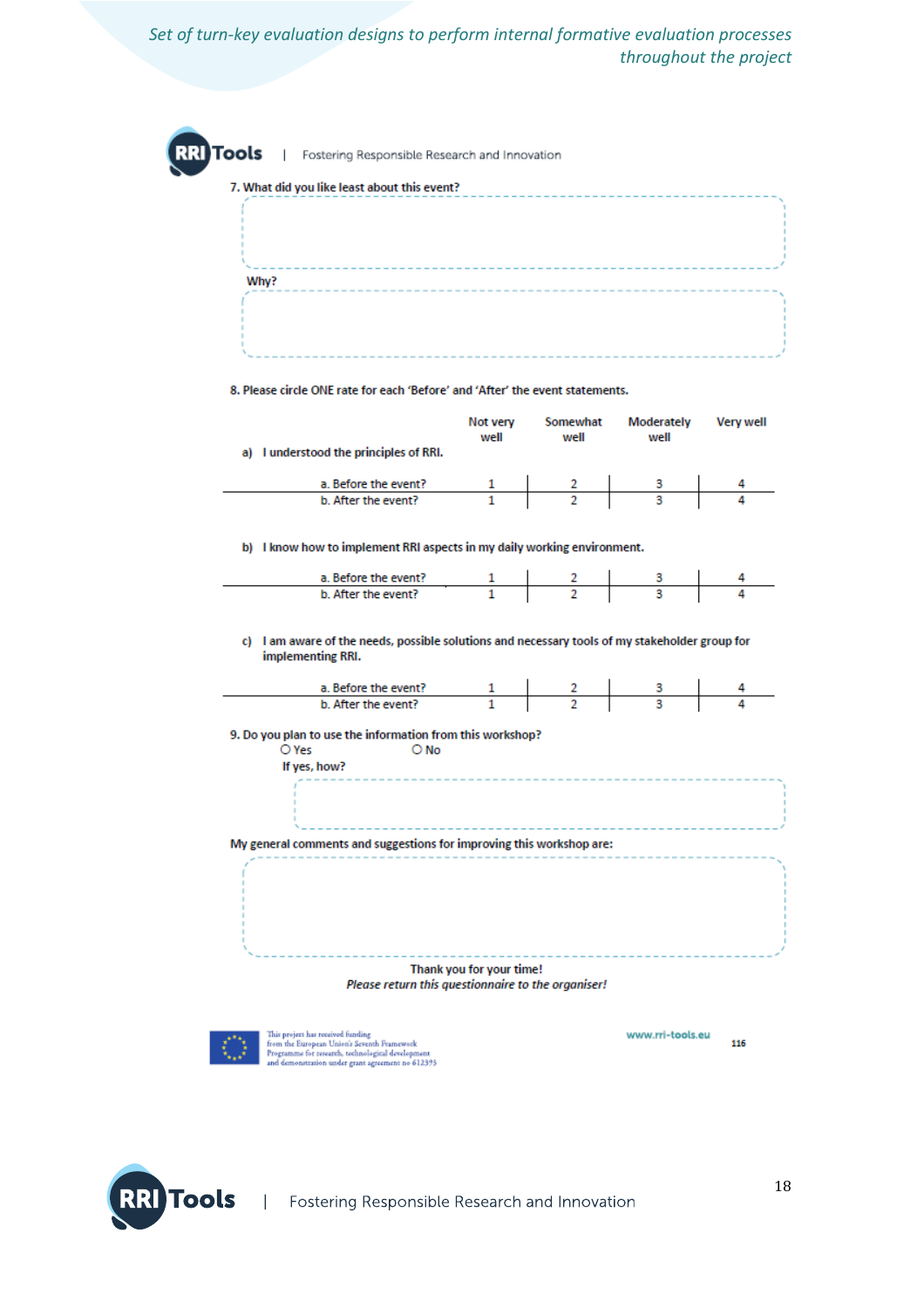## **Annex 3: Guideline for Feedback workshop for trainers**

| <b>Topic</b>                                                           | <b>Lead Question</b>                                                                                                                                                                                                                                                                                                                                                                                       | <b>Sub-questions</b>                                                                                                                                                                                                                                                               | <b>Materials</b><br>needed                                                                                                                                                                                                                            | <b>Time</b> |
|------------------------------------------------------------------------|------------------------------------------------------------------------------------------------------------------------------------------------------------------------------------------------------------------------------------------------------------------------------------------------------------------------------------------------------------------------------------------------------------|------------------------------------------------------------------------------------------------------------------------------------------------------------------------------------------------------------------------------------------------------------------------------------|-------------------------------------------------------------------------------------------------------------------------------------------------------------------------------------------------------------------------------------------------------|-------------|
| Introduction<br>Setting<br>(Positioning<br>and<br>Inventory<br>taking) | Introduction of the<br>participants,<br>introduce yourself<br>and the purpose of<br>the workshop. "This<br>workshop with the<br>trainers of the RRI-<br>Tools trainings<br>should help to assess<br>the trainings' quality,<br>outcomes and<br>impacts. Explain<br>rules (taping,<br>confidential, length,<br>function of<br>moderator,)<br>How do the trainers<br>assess the setting of<br>the trainings? | Inventory taking:<br>How was the<br>location like?<br>How was the<br>participant<br>constellation?<br>(from mixed<br>group to<br>homogenous<br>stakeholders)<br>How to you assess<br>the structure of<br>the training?<br>How do you<br>assess the<br>duration of the<br>training? | Flip Charts,<br>sticky cards,<br>ask people to<br>put cards<br>according to<br>their answers<br>on the flipchart<br>for<br>visualisation<br>(Moderator<br>should take<br>care that ALL<br>participants<br>participate and<br>observer takes<br>notes) | 10<br>20    |
| Training<br>Content                                                    | Assessment of the<br>tools chosen for the<br>trainings:                                                                                                                                                                                                                                                                                                                                                    | Was the number<br>of tools presented<br>in the training<br>appropriate?<br>Which tools have<br>been chosen?<br>(depending on the<br>training concepts -<br>in case different                                                                                                       | Structured<br>Discussion<br>guided by<br>Moderator<br>Important<br>points will be<br>noted on<br>flipcharts                                                                                                                                           | 20          |

### **Participatory Workshop for Trainers – Guideline**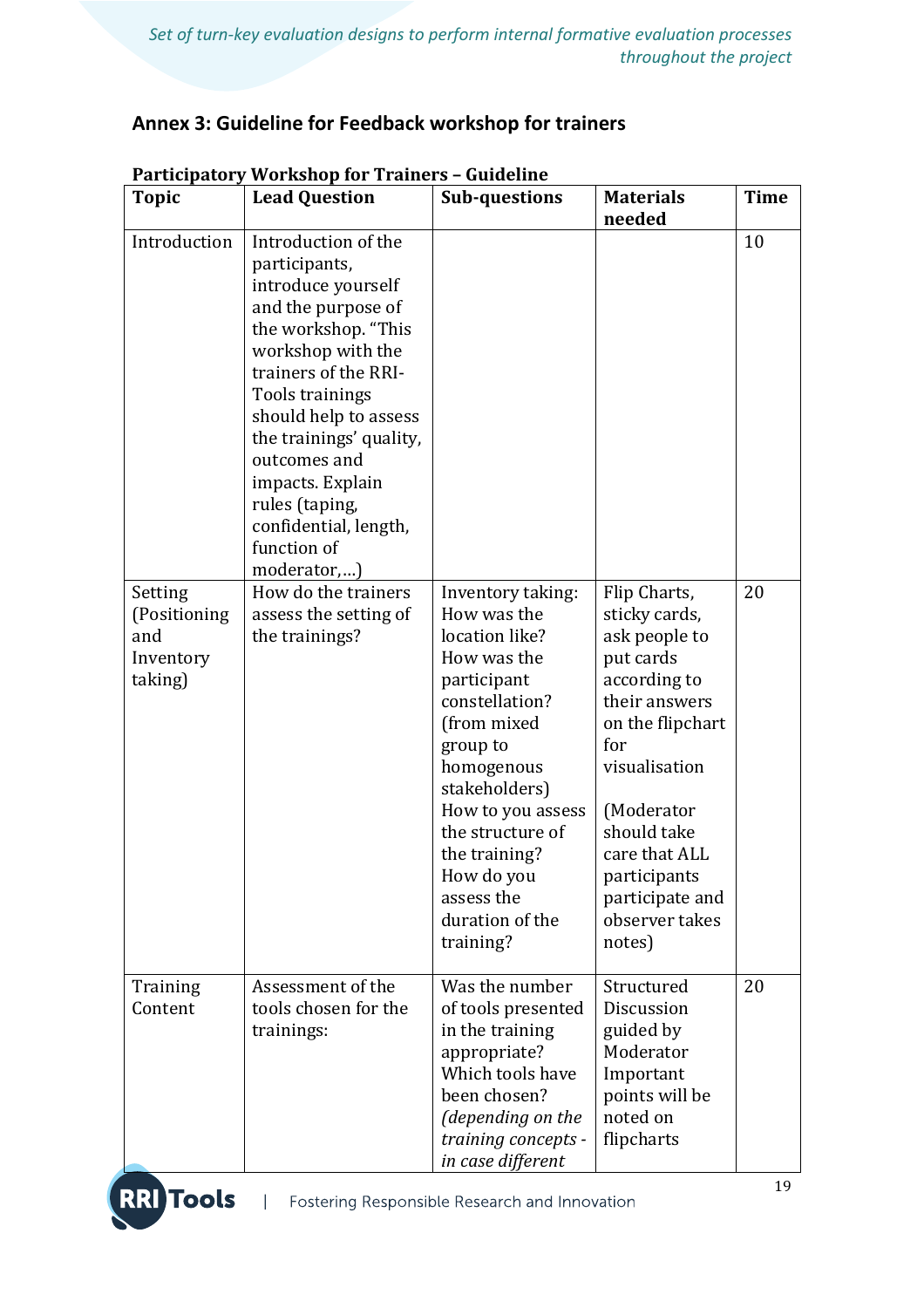|                         | Assessment of the<br>topic and content of<br>the trainings: | tools are chosen<br>for different<br>trainings)<br>Why?<br>Were there<br>"problem tools"?<br>Which?<br>Were there<br>"super tools"?<br>Which?<br>Were there tools<br>missing? Which?<br>Which topics<br>were absolutely<br>necessary?<br>Which topics<br>were not useful?<br>Which topics<br>were "problem | (Observer<br>takes notes)                                                                                                                                                                          |    |
|-------------------------|-------------------------------------------------------------|------------------------------------------------------------------------------------------------------------------------------------------------------------------------------------------------------------------------------------------------------------------------------------------------------------|----------------------------------------------------------------------------------------------------------------------------------------------------------------------------------------------------|----|
|                         |                                                             | ones"?<br>Which topics<br>were "super<br>important ones"?<br>Which topics<br>were missing?                                                                                                                                                                                                                 |                                                                                                                                                                                                    |    |
| Methods of<br>Trainings | Rating of the used<br>methods:                              | Which methods<br>have been<br>conducted?<br>General rating.<br>Which methods<br>made problems?<br>Which methods<br>were useful?                                                                                                                                                                            | Collect<br>answers on<br>coloured cards<br>(one colour per<br>questions).<br>Cluster cards<br>on wall and<br>note comments<br>on flipchart<br>Discussion on<br>outcomes in<br>plenum.<br>(Observer | 20 |
|                         |                                                             |                                                                                                                                                                                                                                                                                                            | takes notes)                                                                                                                                                                                       |    |
| Suggestions<br>and      | Suggestions and<br>Comments to                              |                                                                                                                                                                                                                                                                                                            | <b>Collect findings</b><br>on flipcharts                                                                                                                                                           | 10 |
| Comments                | improve the                                                 |                                                                                                                                                                                                                                                                                                            |                                                                                                                                                                                                    |    |
|                         | trainings.                                                  |                                                                                                                                                                                                                                                                                                            | (Observer                                                                                                                                                                                          |    |
| Feedback                | Everybody is invited                                        |                                                                                                                                                                                                                                                                                                            | takes notes)<br>No more                                                                                                                                                                            | 9  |
|                         |                                                             |                                                                                                                                                                                                                                                                                                            |                                                                                                                                                                                                    |    |

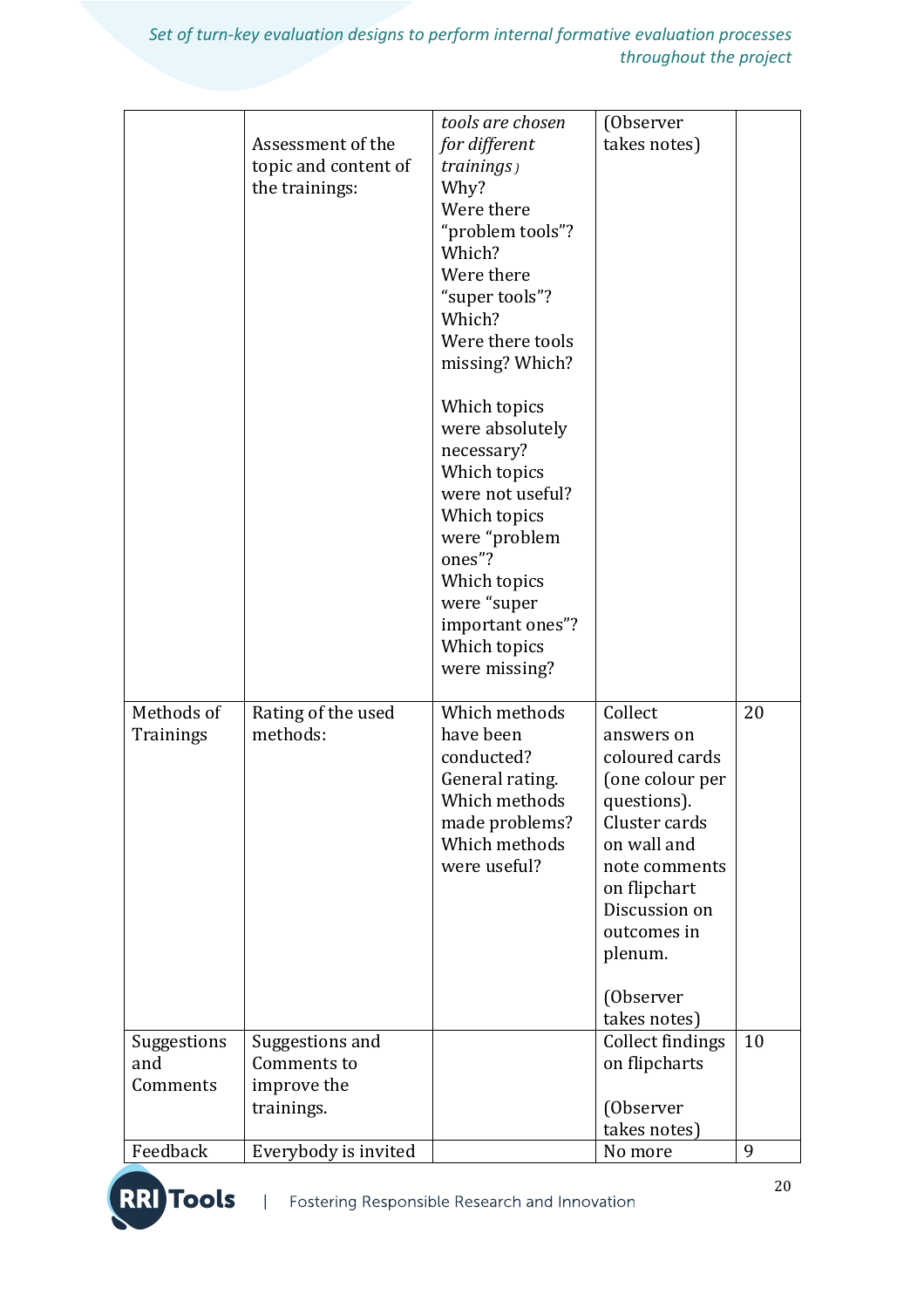| and open<br>questions | to make a final<br>statement on the<br>trainings and on<br>todays workshop<br>including things that<br>are important and<br>have not been said | discussion,<br>everybody says<br>something and<br>is not<br>interrupted |  |
|-----------------------|------------------------------------------------------------------------------------------------------------------------------------------------|-------------------------------------------------------------------------|--|
|                       | yet                                                                                                                                            |                                                                         |  |
| Conclusion            | Thank you for the                                                                                                                              |                                                                         |  |
|                       | discussion                                                                                                                                     |                                                                         |  |

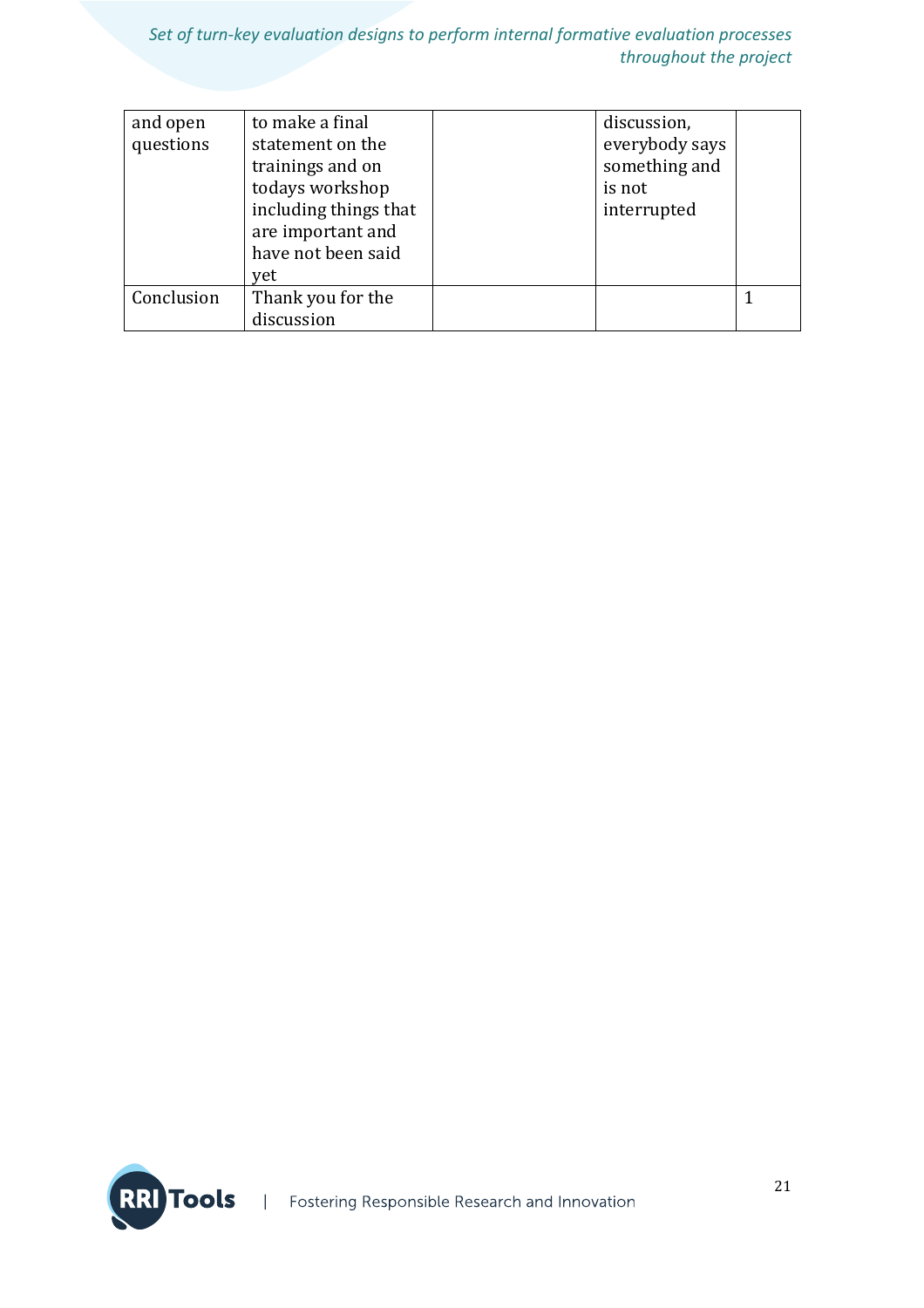**Annex 4 Feedback questionnaire for training participants**

# **Feedback questionnaire Training**

City: Country: Date:

 $\overline{2}\overline{2}$ 

### **Please take 5 minutes to evaluate todays training.**

#### **1. Are you:**

#### *O* **female**  $\qquad$  **<b>male**

**other**

#### **2. To which stakeholder group do you feel afilliated?**

 $\overline{O}$  Civil Society  $\overline{O}$  Policymakers (incl. funding)  $\circ$  Education (formal, informal)  $\circ$  Research  $\bigcirc$  Industry or business  $\bigcirc$  Other:

#### **3. To what extent was attending this workshop worth your time? not at all slightly moderate very extremely**

#### **4. How would you rate each of the following?**

|                        | poor | $\tilde{\phantom{a}}$<br>fair | good | Very good |
|------------------------|------|-------------------------------|------|-----------|
| Exercises              |      |                               |      |           |
| Discussion/Interaction |      |                               |      |           |
| Moderation             |      |                               |      |           |
| Location               |      |                               |      |           |
| Time                   |      |                               |      |           |
| Group composition      |      |                               |      |           |

#### **5. How useful have the following topics been to you?**

|                                    | <b>Not</b><br>useful | Quite<br>useful | Very<br><b>Useful</b> | <b>Extremely</b><br>useful | Did not<br>understand |
|------------------------------------|----------------------|-----------------|-----------------------|----------------------------|-----------------------|
| (according to training<br>concept) |                      |                 |                       |                            |                       |
|                                    |                      |                 |                       |                            |                       |
|                                    |                      |                 |                       |                            |                       |
|                                    |                      |                 |                       |                            |                       |
|                                    |                      |                 | າ                     |                            |                       |

### **6. What did you like most about this training?**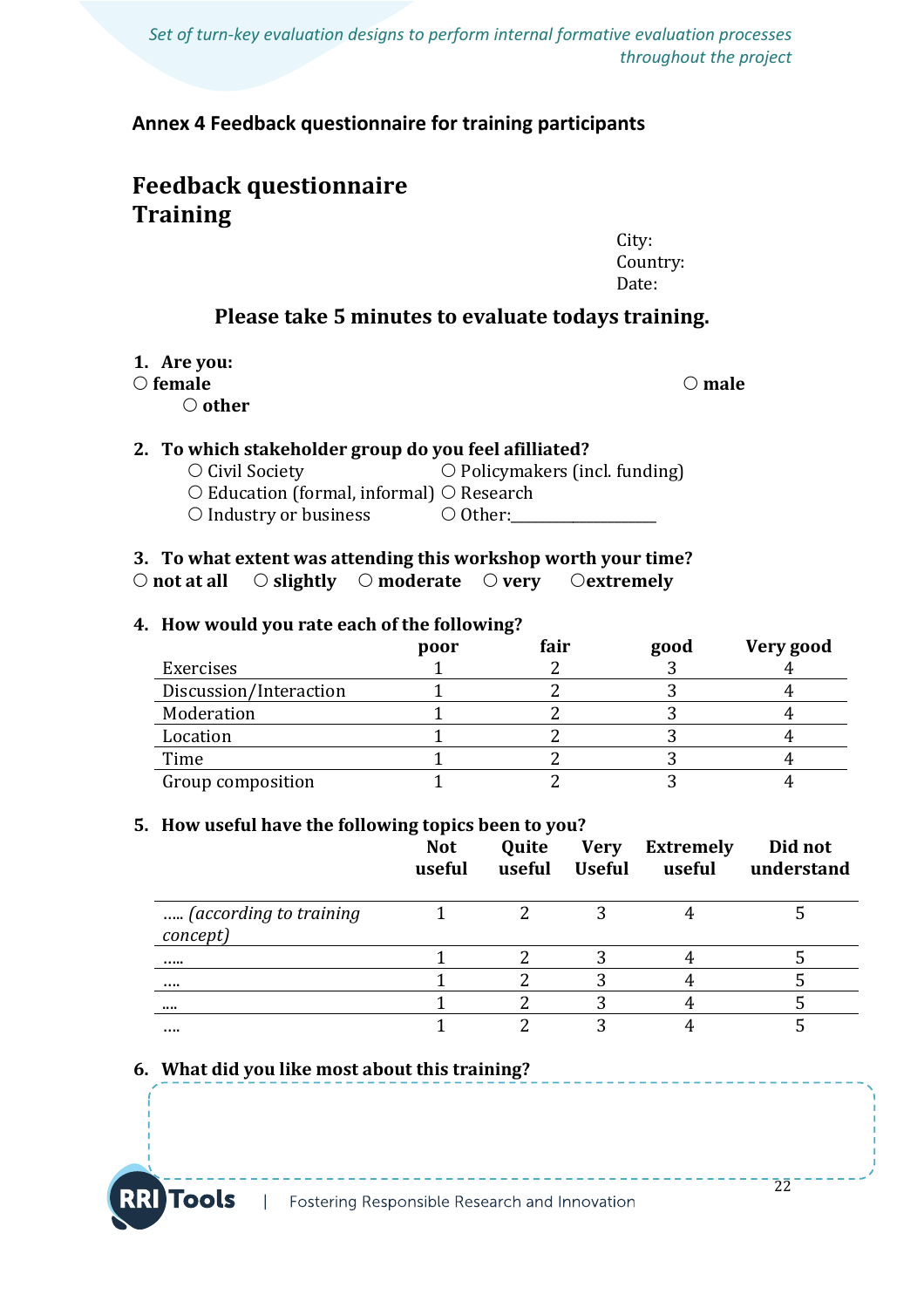| Why?                                            |
|-------------------------------------------------|
|                                                 |
| 7. What did you like least about this training? |
|                                                 |
| Why?<br>_____________________________           |
|                                                 |
| 8. Which tool(s) presented did you like best?   |
|                                                 |
| Why?                                            |
|                                                 |
| 9. Which tool(s) presented did you like least?  |
|                                                 |
| Why?                                            |
|                                                 |
|                                                 |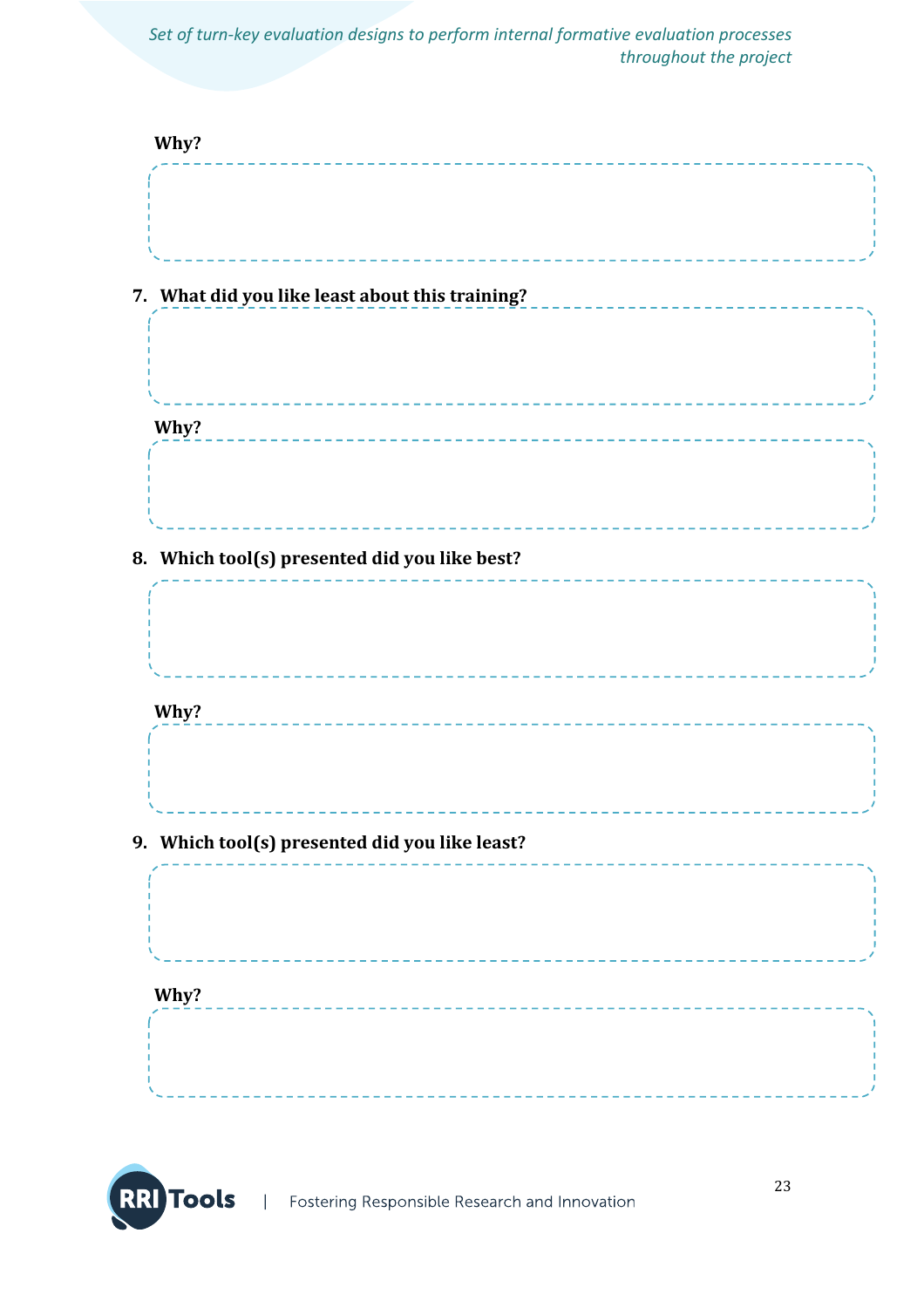## **10.Please circle ONE rate for each 'before' and 'after' the training statements:**

|                                                                                                                                                 |               | Not at all     | Not very<br>well                                                                  | <b>Moderatel</b><br>y well | <b>Very</b><br>well |
|-------------------------------------------------------------------------------------------------------------------------------------------------|---------------|----------------|-----------------------------------------------------------------------------------|----------------------------|---------------------|
| a) I know what RRI-tools look like in practice.                                                                                                 |               |                |                                                                                   |                            |                     |
|                                                                                                                                                 |               |                |                                                                                   |                            |                     |
| a. Before the training?<br>$\frac{1}{1}$<br>$\frac{1}{1}$<br>$\frac{1}{1}$<br>b. After the training?                                            |               |                | $\begin{array}{c c} 2 & \\ 2 & \end{array}$                                       | $\frac{3}{3}$              |                     |
| b) I know how to implement RRI in my daily working environment.                                                                                 |               |                |                                                                                   |                            |                     |
| a. Before the training?<br>$\begin{array}{ c c c c c }\n\hline\n1 & 2 & 3 \\ \hline\nb. After the training? & 1 & 2 & 3 \\ \hline\n\end{array}$ |               |                |                                                                                   |                            |                     |
| b. After the training?                                                                                                                          |               |                |                                                                                   |                            |                     |
| c) I know where to find the appropriate RRI tools and resources.                                                                                |               |                |                                                                                   |                            |                     |
| a. Before the training?                                                                                                                         |               |                |                                                                                   |                            |                     |
| b. After the event?                                                                                                                             |               | $\overline{1}$ | $\overline{2}$                                                                    | $\overline{3}$             | $\overline{4}$      |
| a. Before the training?<br>h. After the event?<br>1<br>b. After the event?                                                                      |               |                | $\begin{array}{ c c c c }\n\hline\n2 & 2 & \\\hline\n2 & & \\\hline\n\end{array}$ |                            |                     |
| 11. Are you planning to use the information gained in this training?<br>$\bigcirc$ Yes                                                          | $\bigcirc$ No |                |                                                                                   |                            |                     |
| If yes, how?<br>12. Are you planning to use the RRI tools and resources presented in this                                                       |               |                |                                                                                   |                            |                     |
| training?                                                                                                                                       |               |                |                                                                                   |                            |                     |
| $\bigcirc$ Yes<br>If yes, how?                                                                                                                  | $\bigcirc$ No |                |                                                                                   |                            |                     |
|                                                                                                                                                 |               |                |                                                                                   |                            |                     |
| 13. Did this training make you change your attitude on RRI?                                                                                     |               |                |                                                                                   |                            |                     |
| $\bigcirc$ Yes                                                                                                                                  |               | $\bigcirc$ No  | O Don't know                                                                      |                            |                     |
| <b>RRI</b> Tools                                                                                                                                |               |                |                                                                                   |                            | 24                  |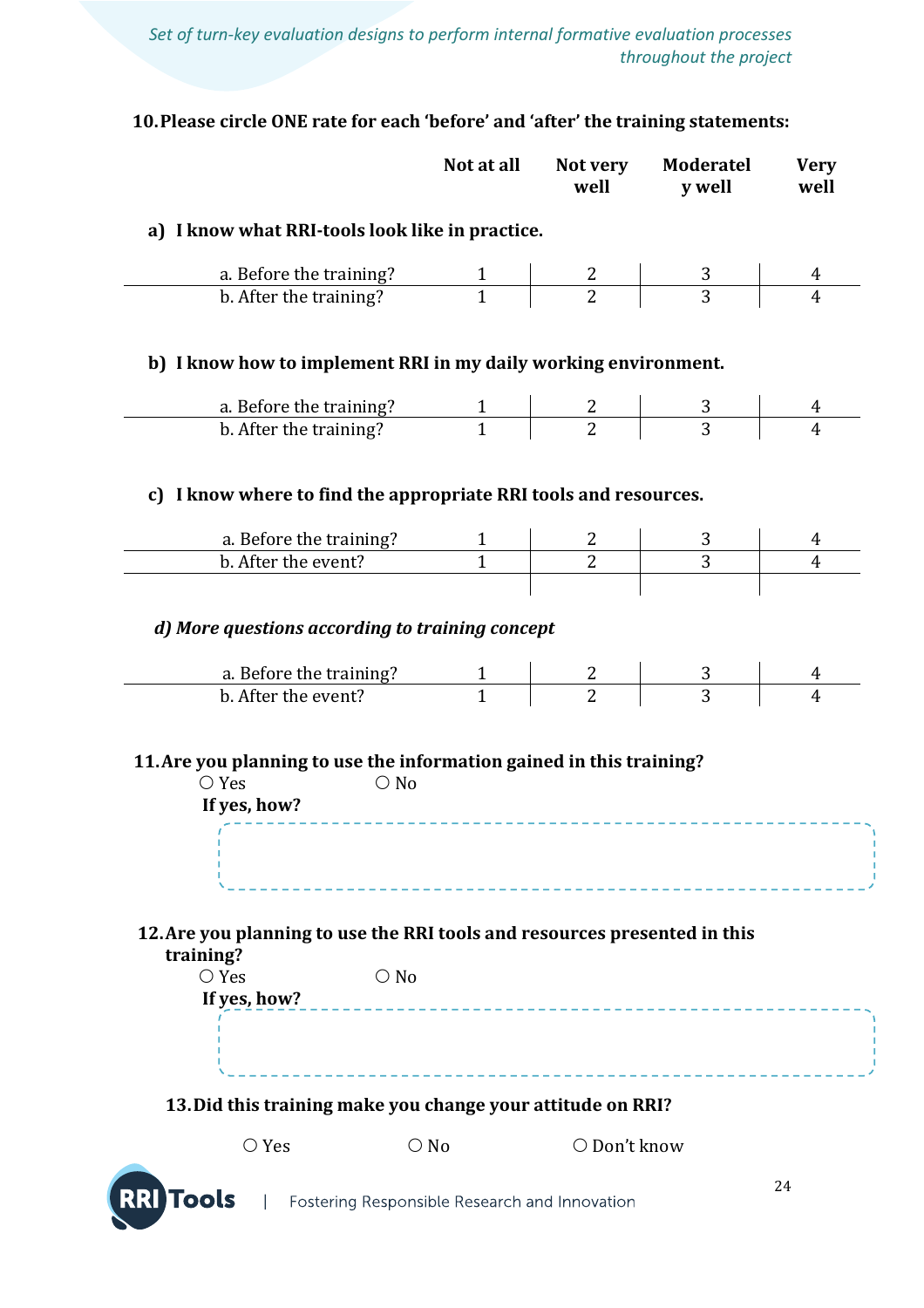|                                          |               | Set of turn-key evaluation designs to perform internal formative evaluation processes<br>throughout the project |  |
|------------------------------------------|---------------|-----------------------------------------------------------------------------------------------------------------|--|
| If yes, how?                             |               |                                                                                                                 |  |
|                                          |               | 14. Would you be interested in participating in follow-up trainings:                                            |  |
| $\bigcirc$ Yes                           | $\bigcirc$ No | ○ Don't know                                                                                                    |  |
| 15. My general comments and suggestions: |               |                                                                                                                 |  |
|                                          |               |                                                                                                                 |  |

**Thank you for your time!**  *Please return this questionnaire to your trainers!*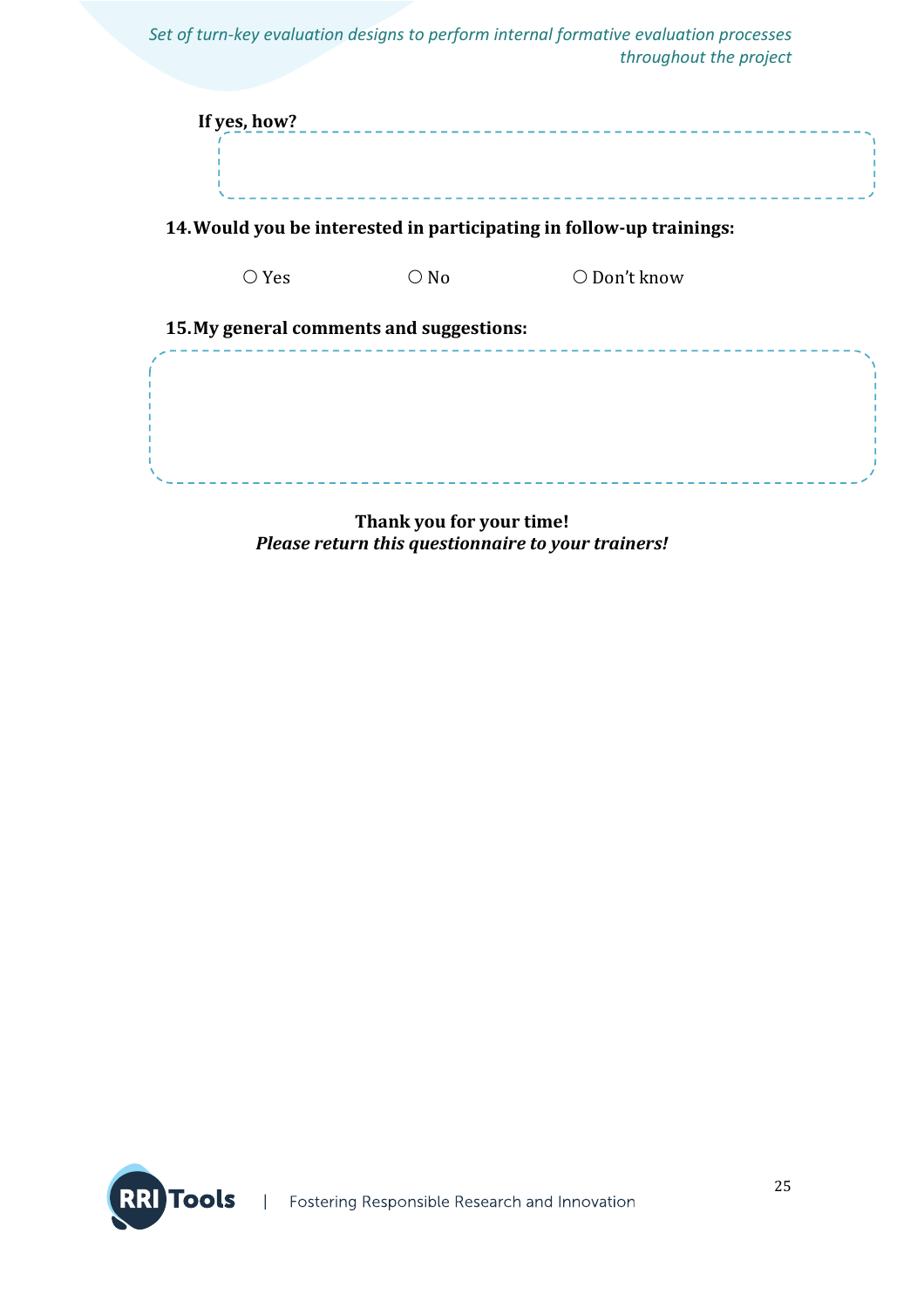### **Annex 5 Regular online survey for WP leaders**

# **Questionnaire for WP leaders RRI Tools**

The aim of this survey is to monitor the progress of each work package according to the relevance of activities, the efficiency, the effectiveness, and the impact orientation, in order to support the management board and WP leaders with relevant information for the management control and specific monitoring. The questionnaire for WP-leaders will be sent twice a year. Filling in the questionnaire will take 25 minutes. The questionnaire is accessible until

## **Questionnaire for Workpackage leaders**

#### **I am leader of \***

…….(fill in date)…..

Please choose only one of the following

- o WP 1 Definition and compilation of RRI best practices
- o WP 2 Mapping RRI stakeholders
- o WP 3 Production of the RRI Toolkit
- o WP 4 Training and advocacy on the RRI Toolkit
- o WP 5 Monitoring and Evaluation
- o WP 6 Dissemination
- o WP 7 Management

### **1 Relevance**

#### **1.1 How does your WP contribute to the development of training material on RRI and raise awareness of RRI?**

Please write your answer here

#### **1.2 Are all stakeholder groups reached within the activities of your WP?**

Please choose only one of the following

- o Yes
- o No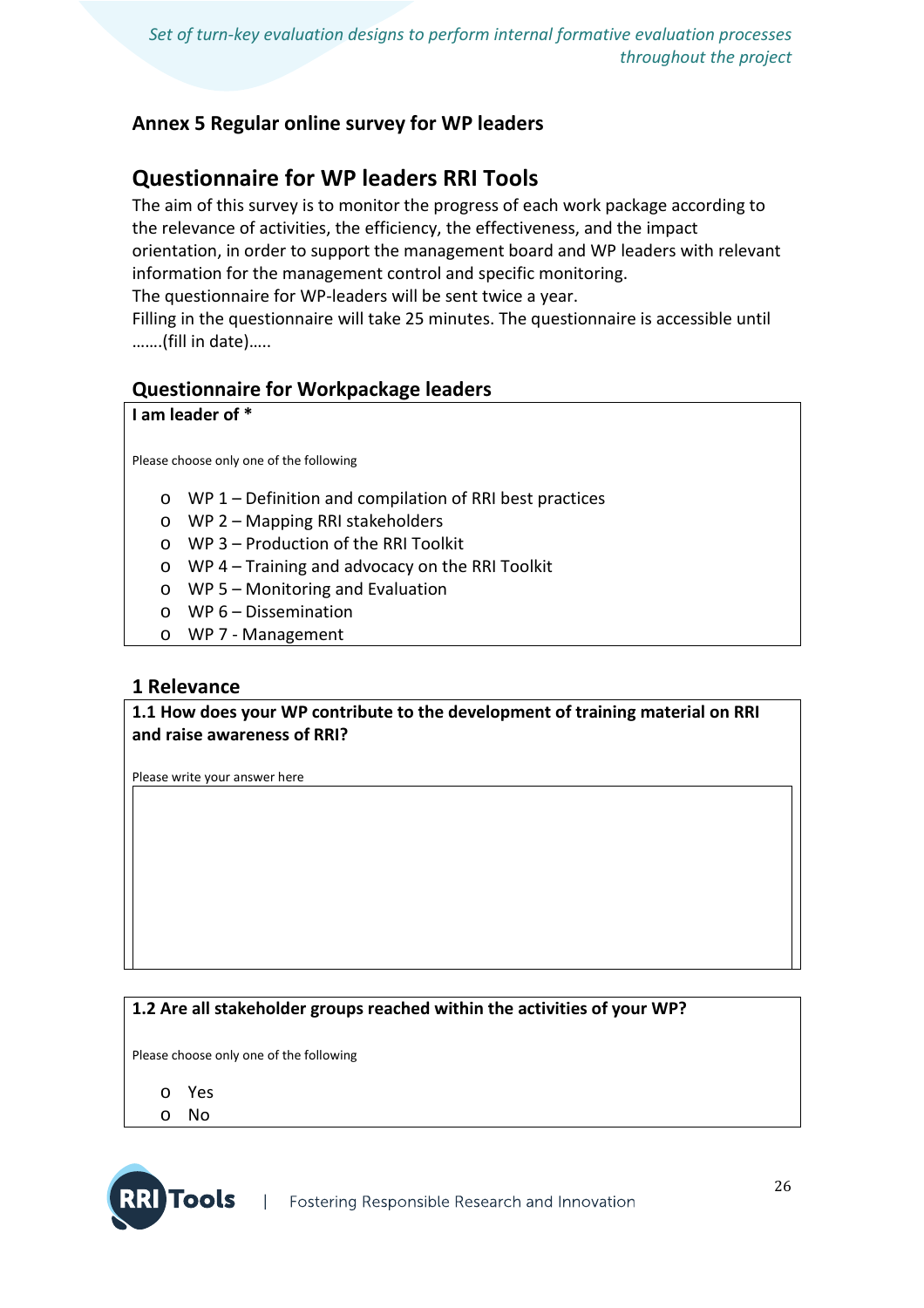#### **1.2.1 Why not?**

**Only answer this question if the following conditions are met:** Answer was "No" at question 1.2 (Are all stakeholder groups reached within the activities of your WP?)

Please write your answer here:

#### **1.2.2 Which measures will be set for improvement?**

**Only answer this question if the following conditions are met:** Answer was "No" at question 1.2 (Are all stakeholder groups reached within the activities of your WP?)

Please write your answer here:

#### **1.3 Are all policy agendas reflected in the WP activities?**

Please choose only one of the following

o Yes

o No

#### **1.3.1 Why not?**

**Only answer this question if the following conditions are met:** Answer was "No" at question 1.3 (Are all policy agendas reflected in the WP activities?)

Please write your answer here:

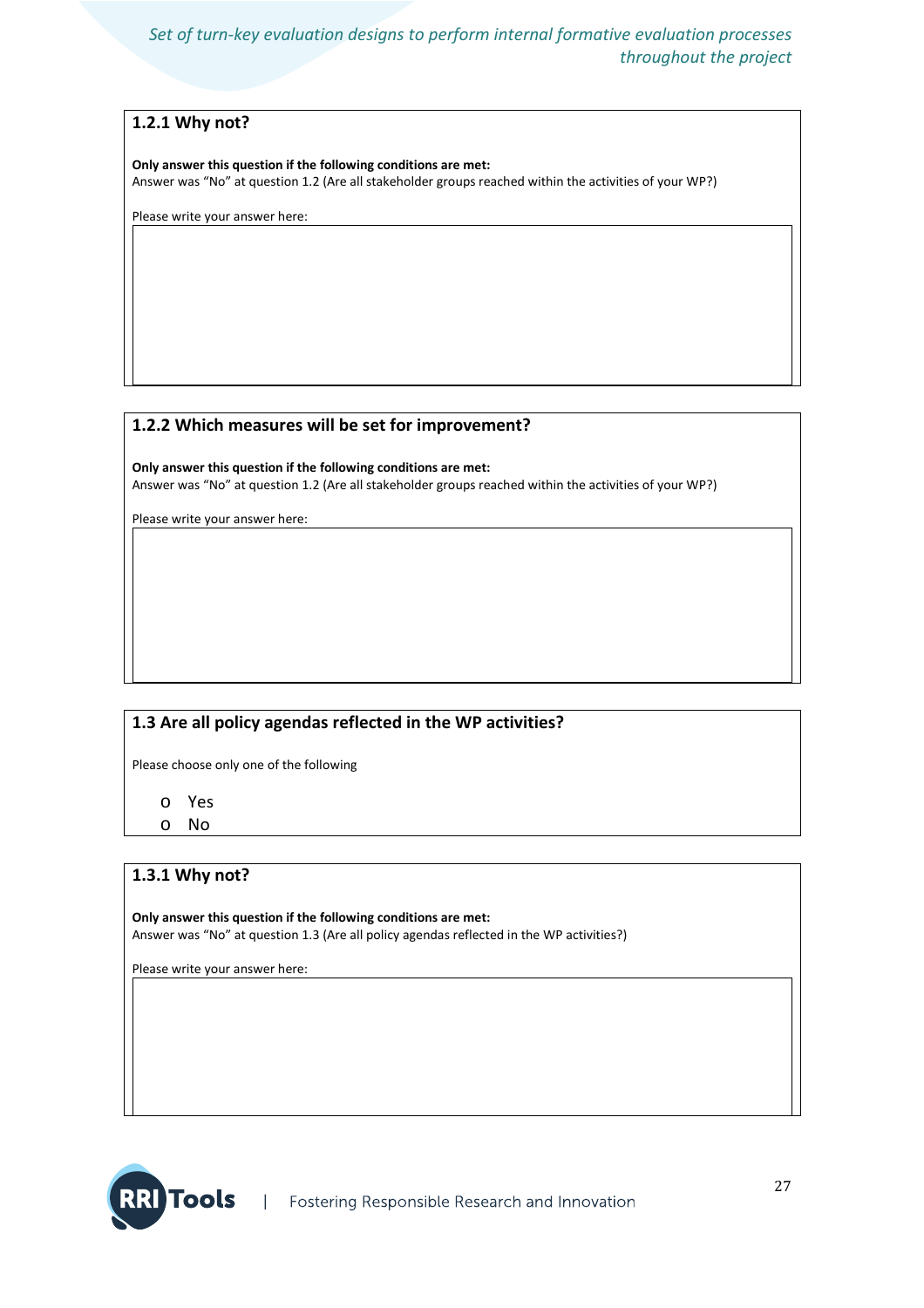#### **1.3.2 Which measures will be set for improvement?**

**Only answer this question if the following conditions are met:**

Answer was "No" at question 1.3 (Are all policy agendas reflected in the WP activities?)

Please write your answer here:

#### **2 Efficiency**

#### **2.1 Did the planned resources match the effort needed?**

Please choose only one of the following

- o Yes
- o No

#### **2.1.1 Why not?**

**Only answer this question if the following conditions are met:** Answer was "No" at question 2.1 (Did the planned resources match the effort needed?)

Please write your answer here:

#### **2.2 Which stakeholders were engaged in the WP activities?**

Please choose

**RI** Tools

- o Policy makers
- o Education representatives
- o Civil Society Organisation
- o Researchers
- o Industry and Business representatives
- o There were no stakeholders engaged

Fostering Responsible Research and Innovation  $\mathbb{R}$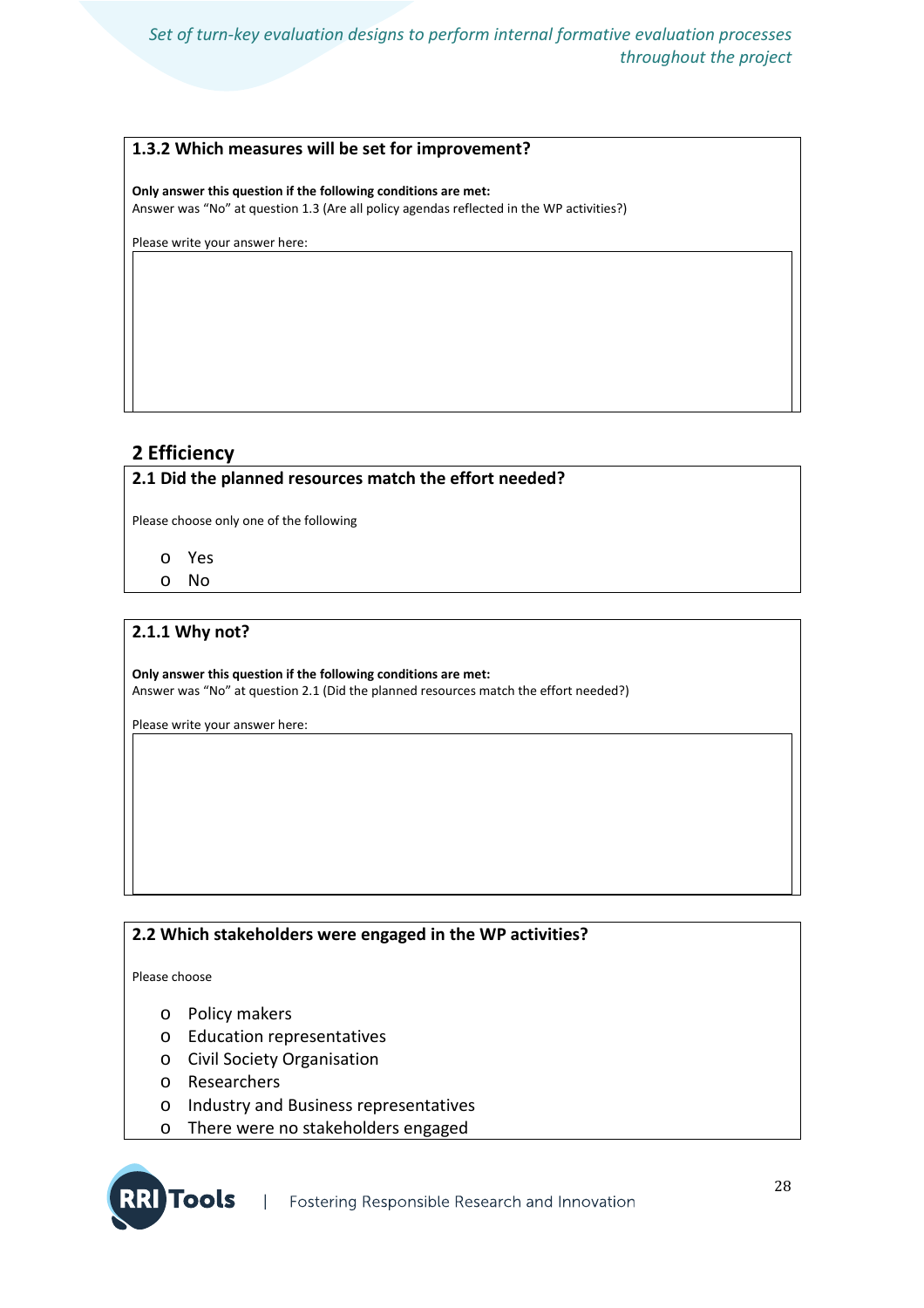#### **2.2.1 Why not?**

#### **Only answer this question if the following conditions are met:**

Answer was "There is no stakeholder engaged" at question 2.2 (Which stakeholders were engaged in the WP activities?)

Please write your answer here:

#### **2.2.2 Which measures will be set for improvement?**

**Only answer this question if the following conditions are met:**

Answer was "There is no stakeholder engaged" at question 2.2 (Which stakeholders were engaged in the WP activities?)

Please write your answer here:

### **2.3 Was already existing material used for the WP activities?**

Please choose only one of the following

- o Yes
- o No

#### **2.3.1 Why not?**

**Only answer this question if the following conditions are met:** Answer was "No" at question 2.3 (Was already existing material used for the WP activities?)

Please write your answer here:

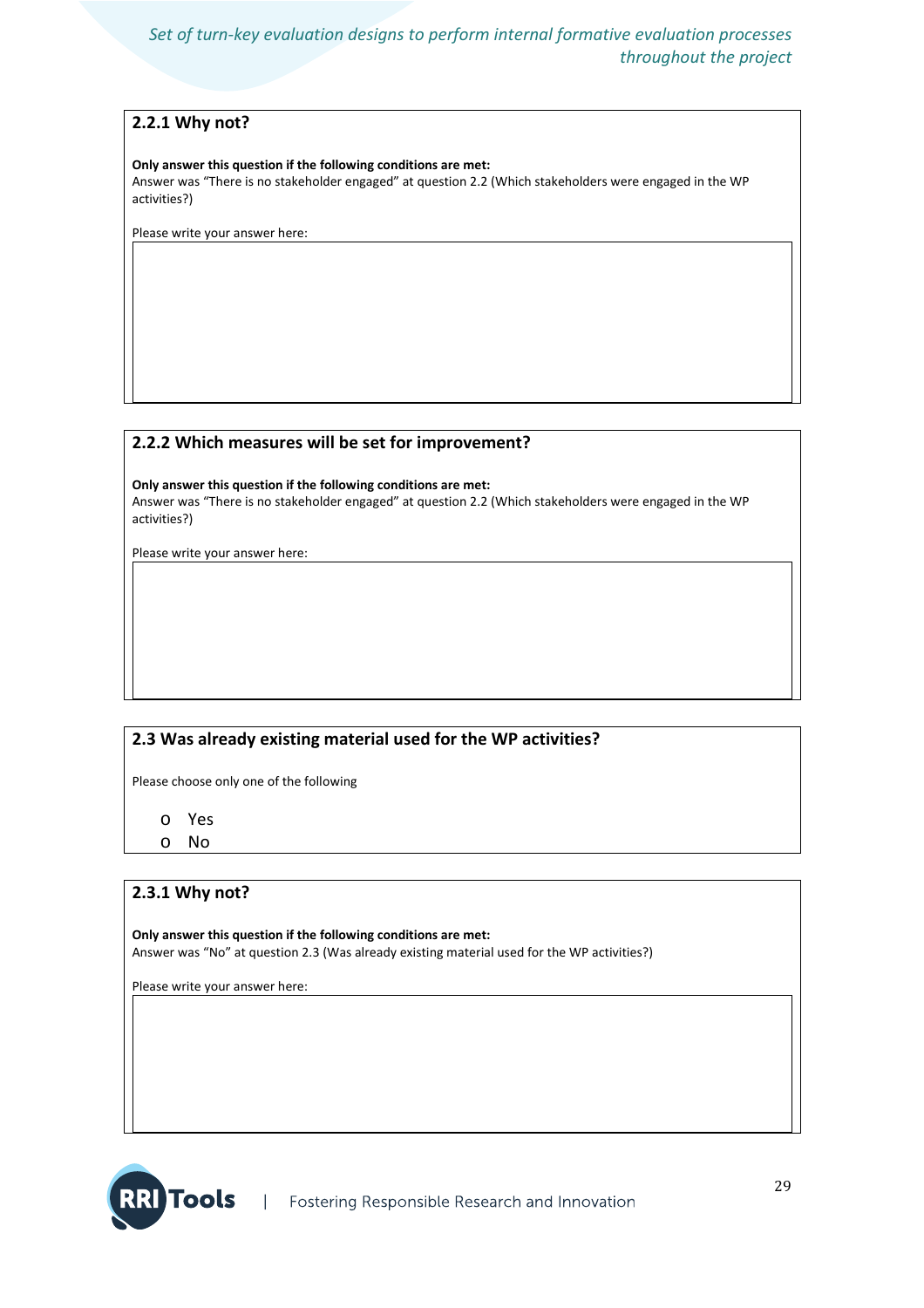#### **3 Effectiveness**

**3.1 In your opinion, were stakeholders satisfied with their involvement in your WP activities?**

Please choose only one of the following

- o Yes
- o No

#### **3.1.1 Why not?**

#### **Only answer this question if the following conditions are met:**

Answer was "No" at question 3.1 (In your opinion, were stakeholders satisfied with their involvement in your WP activities?)

Please write your answer here:

#### **3.1.2 Which measures will be set for improvement?**

**Only answer this question if the following conditions are met:** Answer was "No" at question 3.1 (In your opinion, were stakeholders satisfied with their involvement in your WP activities?)

Please write your answer here:

#### **3.2 How will contact be maintained with stakeholders/participants?**

Please specify:

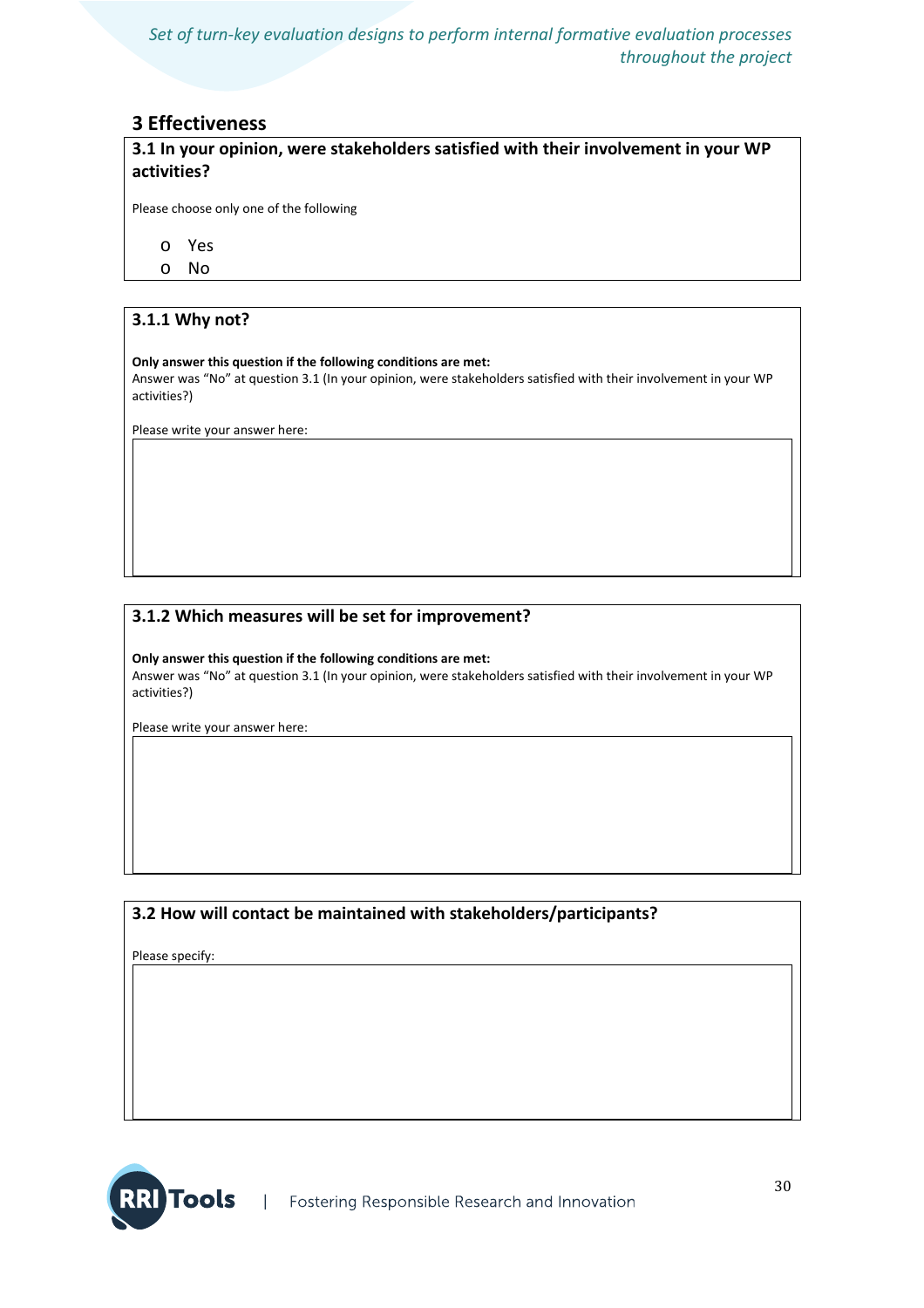#### **3.3 Will already involved stakeholders be in regular contact with further WP activities?**

Please choose only one of the following

o Yes

o No

#### **3.3.1 If yes, how?**

#### **Only answer this question if the following conditions are met:** Answer was "Yes" at question 3.3 (Will already involved stakeholders be in regular contact with further WP activities?)

Please write your answer here:

#### **3.3.1 Why not?**

**Only answer this question if the following conditions are met:** Answer was "No" at question 3.3 (Will already involved stakeholders be in regular contact with further WP activities?)

Please write your answer here:

#### **4 Impact orientation**

**4.1 What will change/is changing as a result of the WP activities?**

Please specify:

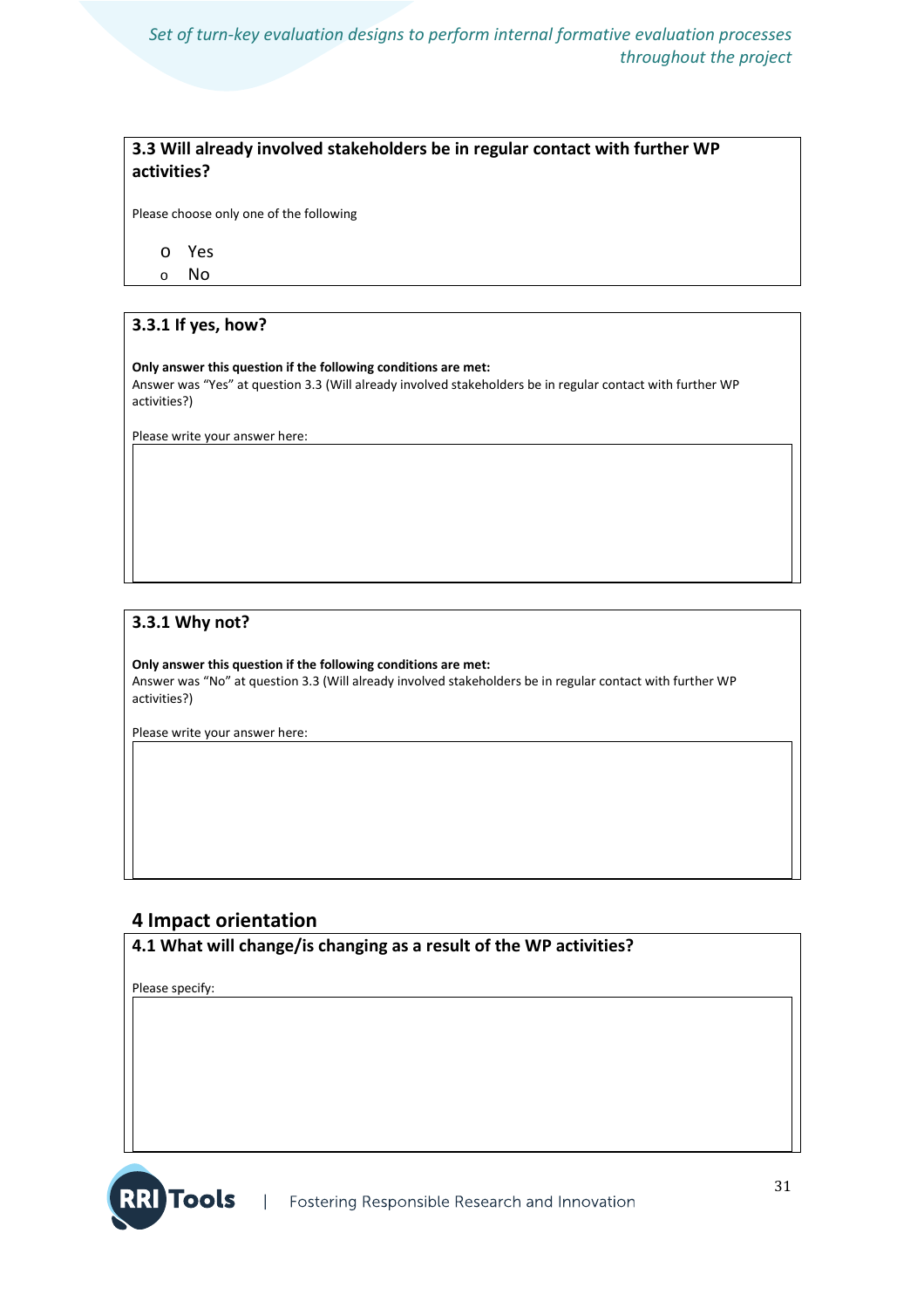#### **4.2 Were participants asked to do something in their own institutions as a result of the WP activities?**

Please choose only one of the following

o Yes

o No

#### **4.2.1 If yes, what?**

#### **Only answer this question if the following conditions are met:**

Answer was "Yes" at question 4.2 (Were participants asked to do something in their own institutions as a result of the WP activities?)

Please write your answer here:

#### **4.2.2 Why not?**

**Only answer this question if the following conditions are met:** Answer was "No" at question 4.2 (Were participants asked to do something in their own institutions as a result of the WP activities?)

Please write your answer here:

#### **4.1 What discussions have taken place as a result of the WP activities within the consortium?**

Please specify:

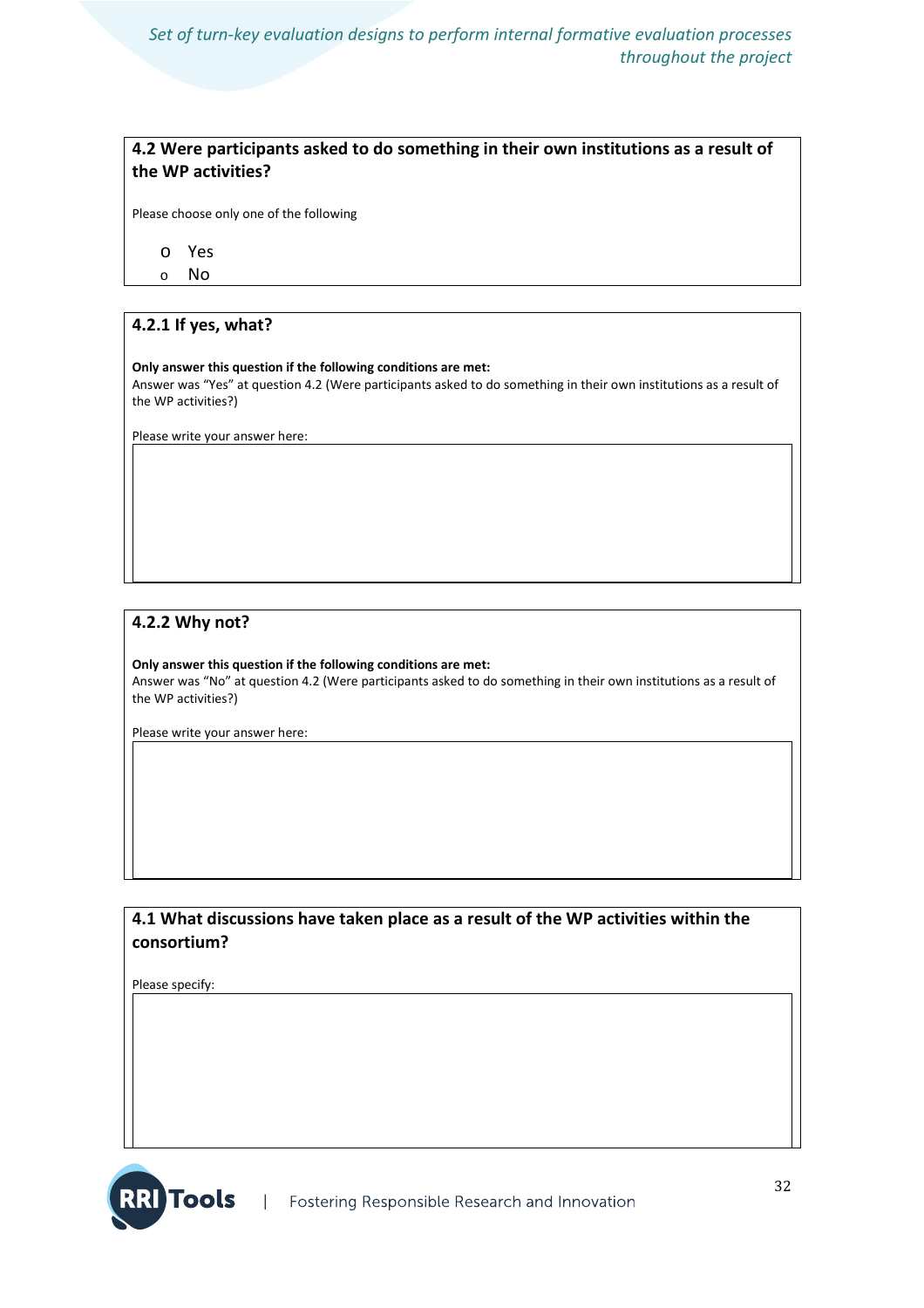#### **Annex 6 Participants Agreement**



Fostering Responsible Research and Innovation

#### 4. Informed consent

RRI Tools - A project to foster responsible research and innovation for society, with society European Commission 7th Framework Project (FP7) (Coordination and Support Action - Grant Agreement No. 612393) **Declaration of Consent** 

Name of participant:

Name of contact [Insert local host here before printing]

#### **Project aims**

RRI Tools is a 3-year FP7 project that seeks to develop adequate methods and tools to promote RRI and to make it applicable and verifiable, building a wide Community of Practice to assure the use, evolution and enrichment of the concept and the tools. The RRI Tools Consortium includes 26 institutions, covering 30 countries of the European Research Area through 19 Hubs.

In its first year RRI Tools is conducting stakeholder consultation activities in the 30 countries involved. Participatory Consultation Workshops are part of these activities, whose results will be analysed to update and finalize the common definition of RRI, collect promising RRI practices and tail the tools to the stakeholder needs.

#### Participation in the workshop

Participation in this workshop should take about 8 hours. Risks for participation should be negligible, but it can happen that you share sensitive opinions or confidential information inadvertently. Participation in the workshop is always voluntary: you may choose not to respond any question or discuss a particular topic, and you can leave the debate at your will.

#### Storage of personal data

During the course of the project, personal data will be collected by means of observation, interviews and group discussions. This data will be used to develop and to evaluate stakeholders' needs in the context of RRI, and requirements on RRI communication and training in particular.

Personal data will be used only within the framework of the RRI Tools project, and will not be made accessible for any third party. It will not be stored after the end of the project

Personal data do not contain the names or addresses of participants and will be edited for full anonymity before being processed (e.g., in project reports).

#### Nature of data from group workshops

The organizers commit to maintain full confidentiality of data resulting from the workshop. Beware though that this will be a group discussion. The organization will ask participants to respect confidentiality, but this cannot be guaranteed.



This project has received funding<br>from the European Union's Seventh Framework<br>Programme for research, technological development<br>and demonstration under gram agreement no 612393

www.rri-tools.eu

 $<sub>81</sub>$ </sub>

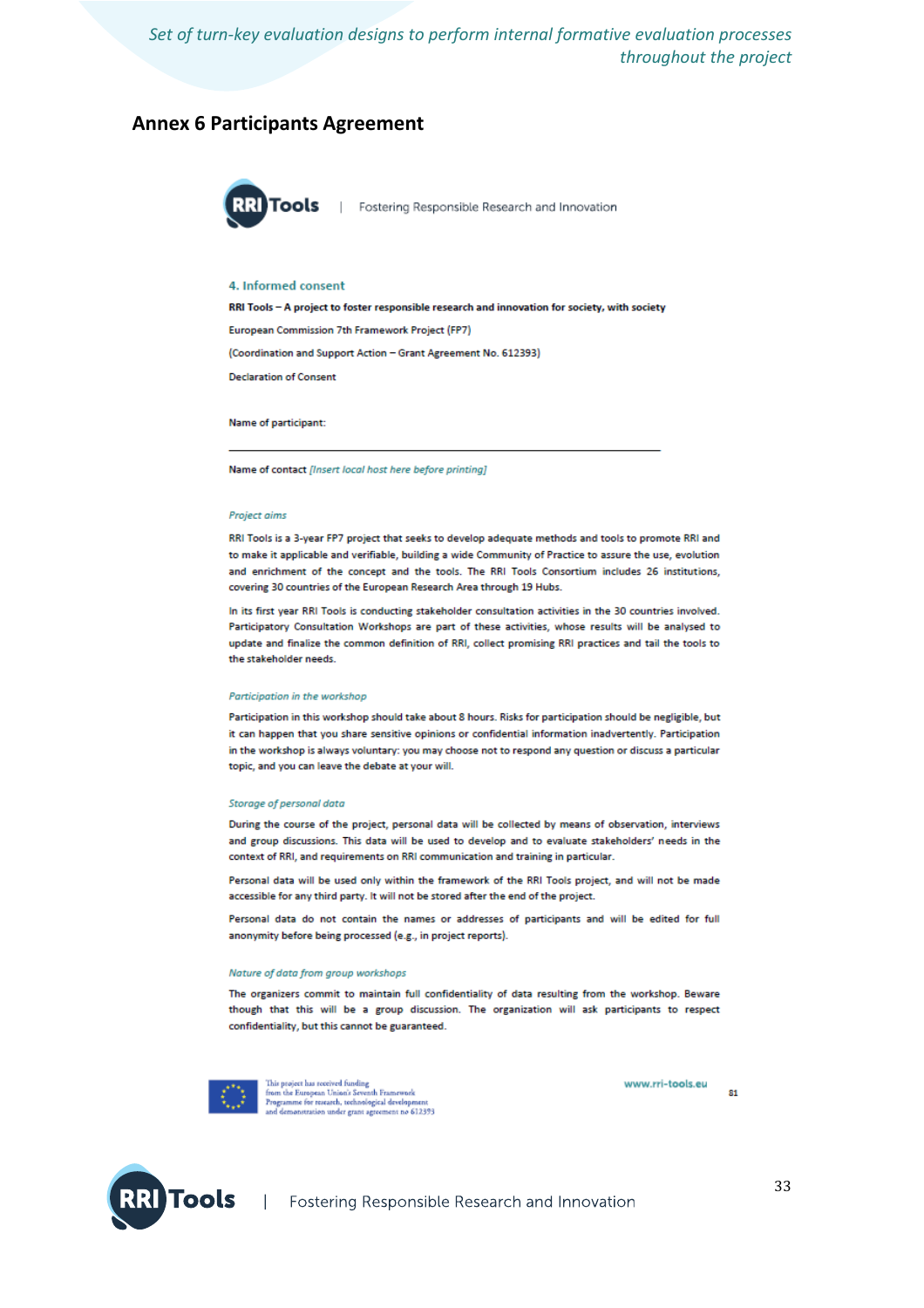

| Fostering Responsible Research and Innovation

#### Audiovisual material

Videos and photographs taken during the course of the project may contain the pictures of participants. RRI Tools may use these materials in public forums, conferences or on websites to inform about the project. Each participant allows RRI Tools to use the said materials.

Each participant may demand removal of photographs or videos from websites and public forums by simple request. Subject to technical feasibility, RRI Tools agrees to remove the requested items without delay.

#### Instructions and advice

An identified contact person (National Hub Coordinator) will be available for project-related instructions and advice. Each participant may gladly discuss questions and problems with this person at any time.

#### Code of Conduct

Participation in RRI Tools is meant to be as agreeable and pleasant as possible for all those involved. Therefore, all participants agree to respect the following rules:

- . Racism and discrimination: racist comments, discrimination on the basis of sex, age, or disability, publication of racist or sexist pictures and insulting persons are strictly banned.
- . RRI Tools may not be abused for political, religious or advertising purposes.
- . Infringements of copyright laws are not permitted.
- . All participants' conduct towards other users should always be appropriate and never offensive or depreciating.
- . All participants will abstain from taking pictures or recording the workshop.

#### Consent

After having stated these general conditions and rules, we are looking forward to a good cooperation and positive project results. We would like to thank you in advance for your participation in the project **RRI Tools** 

The undersigned declare that they understand and consent to the conditions and rules of RRI Tools. Both parties receive a copy of this declaration of consent.

I hereby release RRI Tools and any of its associated or affiliated institutions, their directors, officers, agents, employees and customers from all claims of every kind on account of such use.

Participant's signature:

Location, day/month/year

Contact's signature:

Location, day/month/year



This project has received funding<br>from the European Union's Seventh Framework<br>Programme for research, technological develops<br>and demonstration under grant agreement no 6 астемриник<br>ent n*o* 612393

www.rri-tools.eu 82